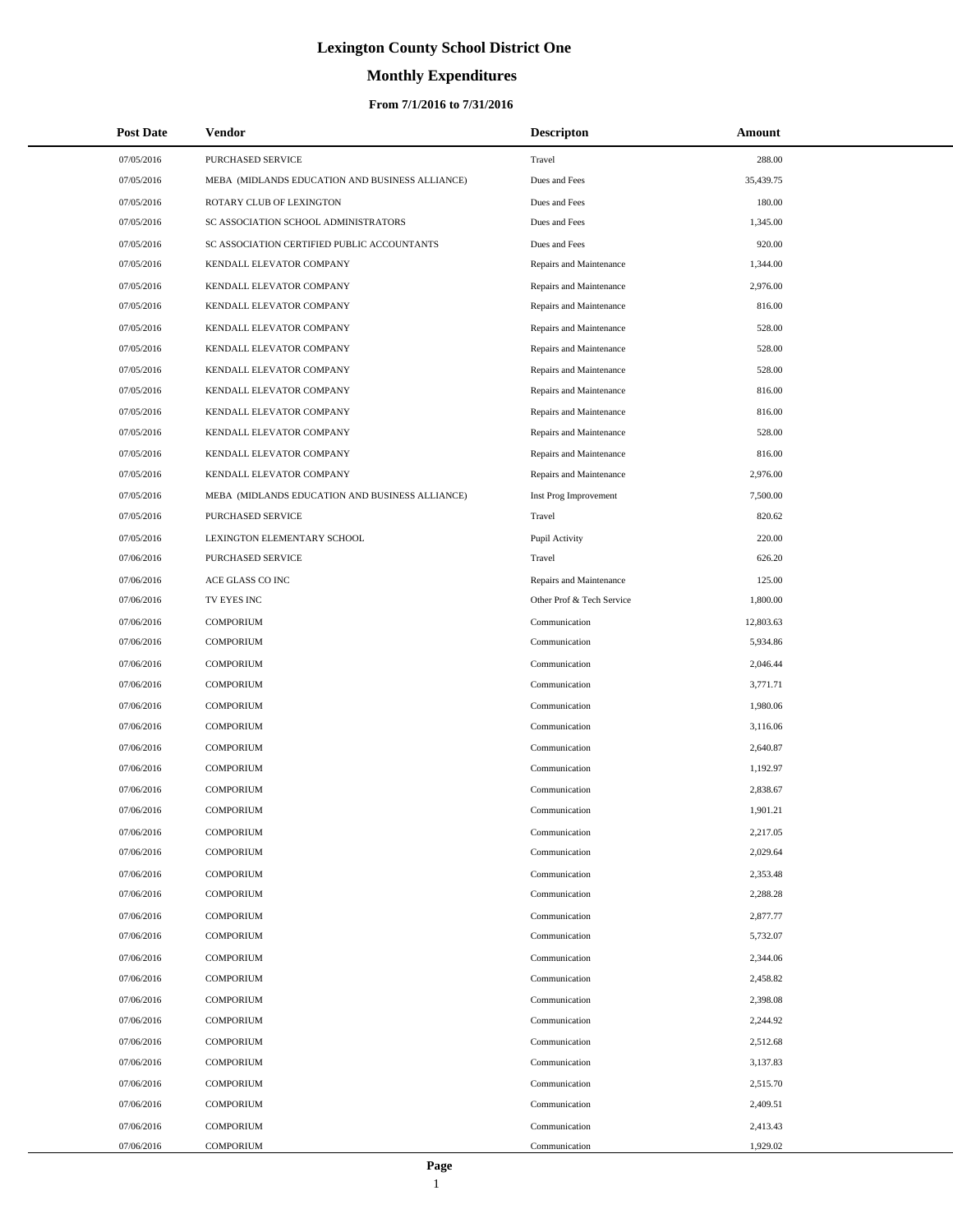# **Monthly Expenditures**

| <b>Post Date</b> | Vendor                                            | <b>Descripton</b>          | Amount     |
|------------------|---------------------------------------------------|----------------------------|------------|
| 07/06/2016       | <b>COMPORIUM</b>                                  | Communication              | 1,821.87   |
| 07/06/2016       | <b>COMPORIUM</b>                                  | Communication              | 2,045.77   |
| 07/06/2016       | <b>COMPORIUM</b>                                  | Communication              | 2,255.58   |
| 07/06/2016       | <b>COMPORIUM</b>                                  | Communication              | 2,753.29   |
| 07/06/2016       | <b>COMPORIUM</b>                                  | Communication              | 6,723.36   |
| 07/06/2016       | <b>COMPORIUM</b>                                  | Communication              | 2,828.20   |
| 07/06/2016       | <b>HEINEMANN</b>                                  | Travel                     | 895.00     |
| 07/06/2016       | PURCHASED SERVICE                                 | Travel                     | 206.50     |
| 07/06/2016       | PURCHASED SERVICE                                 | Travel                     | 206.50     |
| 07/07/2016       | EXPEDITIONARY LEARNING OUTWARD BOUND INC          | Inst Prog Improvement      | 16,517.00  |
| 07/07/2016       | PLANK ROAD PUBLISHING                             | Supplies                   | 134.95     |
| 07/11/2016       | ROCHESTER 100 INC                                 | Supplies                   | 162.50     |
| 07/11/2016       | ROCHESTER 100 INC                                 | Supplies                   | 550.00     |
| 07/11/2016       | FORMS AND SUPPLY INC (FSI)                        | Supplies                   | 575.66     |
| 07/11/2016       | ROCHESTER 100 INC                                 | Supplies                   | 350.00     |
| 07/11/2016       | <b>JW PEPPER</b>                                  | Supplies                   | 105.49     |
| 07/11/2016       | <b>APPLE INC</b>                                  | <b>Technology Supplies</b> | 442.98     |
| 07/11/2016       | <b>NASCO</b>                                      | Supplies                   | 1,175.55   |
| 07/11/2016       | FORMS AND SUPPLY INC (FSI)                        | Supplies                   | 1,151.32   |
| 07/11/2016       | FORMS AND SUPPLY INC (FSI)                        | Supplies                   | 148.61     |
| 07/11/2016       | FORMS AND SUPPLY INC (FSI)                        | Supplies                   | 125.08     |
| 07/11/2016       | <b>BATES BROKERS INC</b>                          | Other Objects              | 259,020.00 |
| 07/11/2016       | CRANDALL CORPORATION                              | Other Property Services    | 112.11     |
| 07/11/2016       | DADE PAPER AND BAG CO                             | Supplies-Maintenace        | 1,691.24   |
| 07/11/2016       | DADE PAPER AND BAG CO                             | Supplies-Maintenace        | 501.62     |
| 07/11/2016       | DADE PAPER AND BAG CO                             | Supplies-Maintenace        | 300.97     |
| 07/11/2016       | TRITEK FIRE AND SECURITY LLC                      | Repairs and Maintenance    | 255.00     |
| 07/11/2016       | DADE PAPER AND BAG CO                             | Supplies-Maintenace        | 559.18     |
| 07/11/2016       | SMITH AND JONES JANITORIAL SUPPLIES AND EQUIP INC | Supplies-Maintenace        | 687.80     |
| 07/11/2016       | ACE GLASS CO INC                                  | Repairs and Maintenance    | 125.00     |
| 07/11/2016       | DADE PAPER AND BAG CO                             | Supplies-Maintenace        | 627.02     |
| 07/11/2016       | DADE PAPER AND BAG CO                             | Supplies-Maintenace        | 465.99     |
| 07/11/2016       | DADE PAPER AND BAG CO                             | Supplies-Maintenace        | 465.99     |
| 07/11/2016       | PALMETTO MICROFILM SYSTEMS INC                    | Software Renewal/Agreemen  | 13,645.00  |
| 07/11/2016       | MONOPRICE.COM                                     | <b>Technology Supplies</b> | 237.50     |
| 07/11/2016       | <b>JW PEPPER</b>                                  | Pupil Activity             | 101.25     |
| 07/11/2016       | <b>CAMCOR</b>                                     | Pupil Activity             | 246.52     |
| 07/11/2016       | PREMIER AGENDAS INC NATIONAL SALES SUPPORT        | Pupil Activity             | 573.44     |
| 07/11/2016       | FORMS AND SUPPLY INC (FSI)                        | Pupil Activity             | 133.75     |
| 07/11/2016       | <b>IVEY SALES ASSOC</b>                           | Pupil Activity             | 1,180.00   |
| 07/13/2016       | SCHOOL SPECIALTY INC                              | <b>Supplies</b>            | $-0.17$    |
| 07/13/2016       | US INK AND TONER INC                              | Supplies                   | 492.99     |
| 07/13/2016       | SCHOOL SPECIALTY INC                              | Supplies                   | 141.83     |
| 07/13/2016       | US INK AND TONER INC                              | Supplies                   | 128.09     |
| 07/13/2016       | FORMS AND SUPPLY INC (FSI)                        | <b>Supplies</b>            | 135.15     |
| 07/13/2016       | SCHOOL SPECIALTY INC                              | Supplies                   | 107.60     |
| 07/13/2016       | US INK AND TONER INC                              | Supplies                   | 586.39     |
| 07/13/2016       | PLANK ROAD PUBLISHING                             | Supplies                   | 109.95     |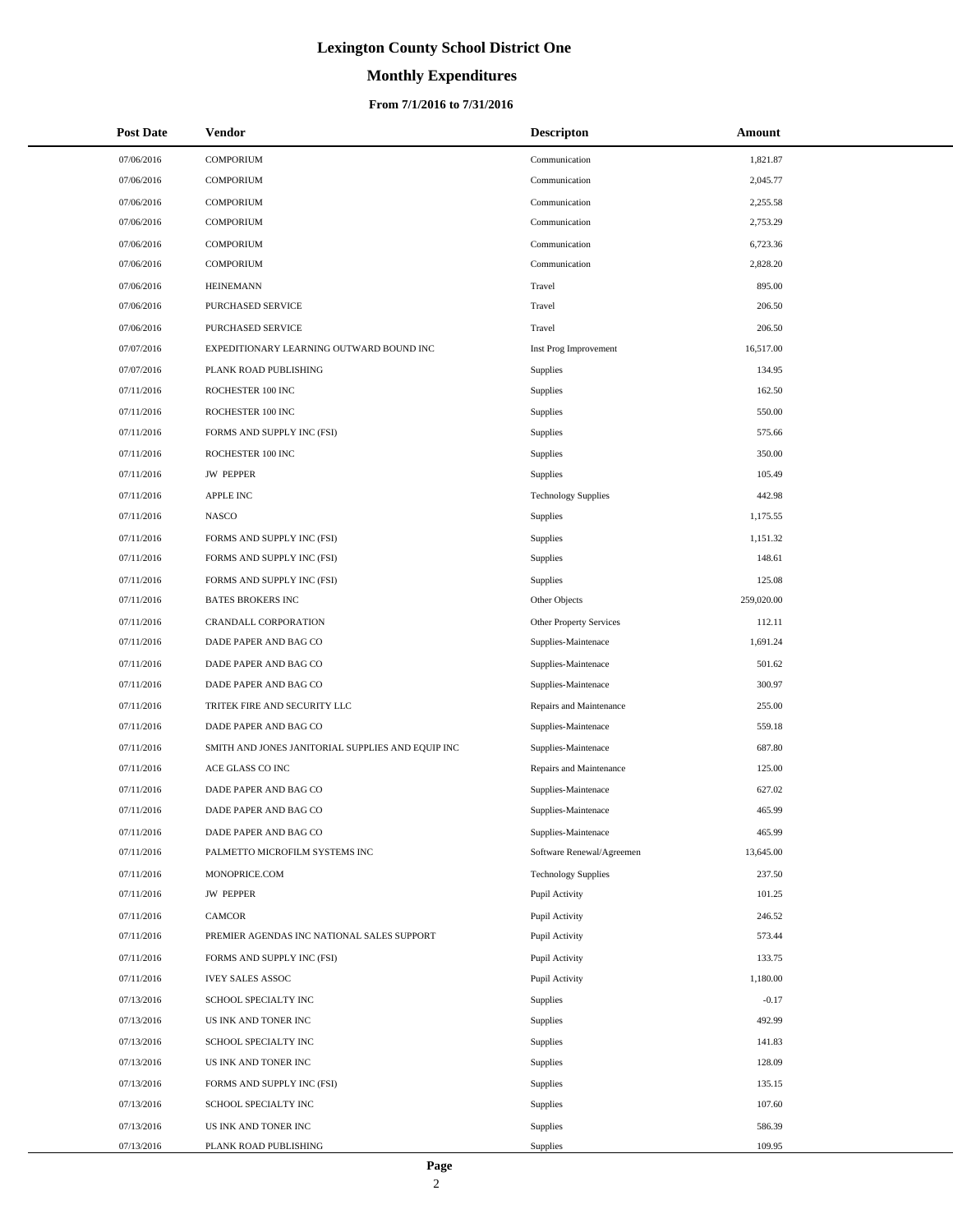# **Monthly Expenditures**

### **From 7/1/2016 to 7/31/2016**

| <b>Post Date</b> | <b>Vendor</b>                                      | <b>Descripton</b>          | Amount   |
|------------------|----------------------------------------------------|----------------------------|----------|
| 07/13/2016       | FORMS AND SUPPLY INC (FSI)                         | Supplies                   | 1,007.39 |
| 07/13/2016       | US INK AND TONER INC                               | Supplies                   | 1,197.78 |
| 07/13/2016       | SCHOOL SPECIALTY INC                               | Supplies                   | 865.10   |
| 07/13/2016       | US INK AND TONER INC                               | Supplies                   | 560.14   |
| 07/13/2016       | FORMS AND SUPPLY INC (FSI)                         | <b>Supplies</b>            | 112.78   |
| 07/13/2016       | SCHOOL SPECIALTY INC                               | Supplies                   | 123.15   |
| 07/13/2016       | US INK AND TONER INC                               | Supplies                   | 123.37   |
| 07/13/2016       | FORMS AND SUPPLY INC (FSI)                         | Supplies                   | 3,264.05 |
| 07/13/2016       | SCHOOL SPECIALTY INC                               | <b>Supplies</b>            | 255.12   |
| 07/13/2016       | US INK AND TONER INC                               | Supplies                   | 1,908.92 |
| 07/13/2016       | FORMS AND SUPPLY INC (FSI)                         | Supplies                   | 2,158.73 |
| 07/13/2016       | FORMS AND SUPPLY INC (FSI)                         | <b>Supplies</b>            | 135.14   |
| 07/13/2016       | VIRTUAL ENTERPRISES INTERNATL                      | Dues and Fees              | 1,400.00 |
| 07/13/2016       | FORMS AND SUPPLY INC (FSI)                         | Supplies                   | 1,439.15 |
| 07/13/2016       | RAPTOR TECHNOLOGIES LLC                            | Supplies                   | 192.00   |
| 07/13/2016       | US INK AND TONER INC                               | Supplies                   | 669.23   |
| 07/13/2016       | BLICK ART MATERIALS LLC                            | <b>Supplies</b>            | 228.00   |
| 07/13/2016       | SCHOOL SPECIALTY INC                               | Supplies                   | 362.93   |
| 07/13/2016       | SC ASSOCIATION AGRICULTURAL EDUCATORS              | Travel                     | 175.00   |
| 07/13/2016       | WINGATE BY WYNDHAM                                 | Travel                     | 329.67   |
| 07/13/2016       | INTERNATIONAL BACCALAUREATE ORGANIZATION           | Dues and Fees              | 9,500.00 |
| 07/13/2016       | SCHOOL HEALTH CORP                                 | Supplies                   | 51.49    |
| 07/13/2016       | BOUND TO STAY BOUND BOOKS INC                      | <b>Library Books</b>       | 1,017.71 |
| 07/13/2016       | <b>EBSCO</b>                                       | Periodicals                | 261.85   |
| 07/13/2016       | HP INC                                             | <b>Technology Supplies</b> | 1,560.37 |
| 07/13/2016       | US INK AND TONER INC                               | Supplies                   | 128.09   |
| 07/13/2016       | ROTARY CLUB OF LEXINGTON                           | Dues and Fees              | 180.00   |
| 07/13/2016       | EA SERVICES INC                                    | Repairs and Maintenance    | 764.00   |
| 07/13/2016       | TRITEK FIRE AND SECURITY LLC                       | Repairs and Maintenance    | 350.00   |
| 07/13/2016       | BLUEGRASS MATERIALS COMPANY LLC                    | Supplies-Maintenace        | 216.60   |
| 07/13/2016       | CALICO INDUSTRIES INC                              | Supplies-Maintenace        | 1,648.34 |
| 07/13/2016       | SOUTHEASTERN PAPER                                 | Supplies-Maintenace        | 2,020.80 |
| 07/13/2016       | EA SERVICES INC                                    | Repairs and Maintenance    | 168.00   |
| 07/13/2016       | TRITEK FIRE AND SECURITY LLC                       | Repairs and Maintenance    | 350.00   |
| 07/13/2016       | CALICO INDUSTRIES INC                              | Supplies-Maintenace        | 1,070.00 |
| 07/13/2016       | SOUTHEASTERN PAPER                                 | Supplies-Maintenace        | 404.16   |
| 07/13/2016       | <b>EA SERVICES INC</b>                             | Repairs and Maintenance    | 168.00   |
| 07/13/2016       | TRITEK FIRE AND SECURITY LLC                       | Repairs and Maintenance    | 350.00   |
| 07/13/2016       | CALICO INDUSTRIES INC                              | Supplies-Maintenace        | 769.22   |
| 07/13/2016       | SOUTHEASTERN PAPER                                 | Supplies-Maintenace        | 505.20   |
| 07/13/2016       | EA SERVICES INC                                    | Repairs and Maintenance    | 2,756.33 |
| 07/13/2016       | TYCO INTEGRATED SECURITY LLC DBA TYCO FIRE AND SEC | Repairs and Maintenance    | 384.00   |
| 07/13/2016       | PALMETTO SPORTS FLOORS LLC                         | Repairs and Maintenance    | 2,072.64 |
| 07/13/2016       | PALMETTO SPORTS FLOORS LLC                         | Repairs and Maintenance    | 1,795.92 |
| 07/13/2016       | TRITEK FIRE AND SECURITY LLC                       | Repairs and Maintenance    | 350.00   |
| 07/13/2016       | SOUTHEASTERN PAPER                                 | Supplies-Maintenace        | 1,443.43 |
| 07/13/2016       | TYCO INTEGRATED SECURITY LLC DBA TYCO FIRE AND SEC | Repairs and Maintenance    | 516.93   |
| 07/13/2016       | SOUTHEASTERN PAPER                                 | Supplies-Maintenace        | 1,010.40 |

 $\overline{\phantom{0}}$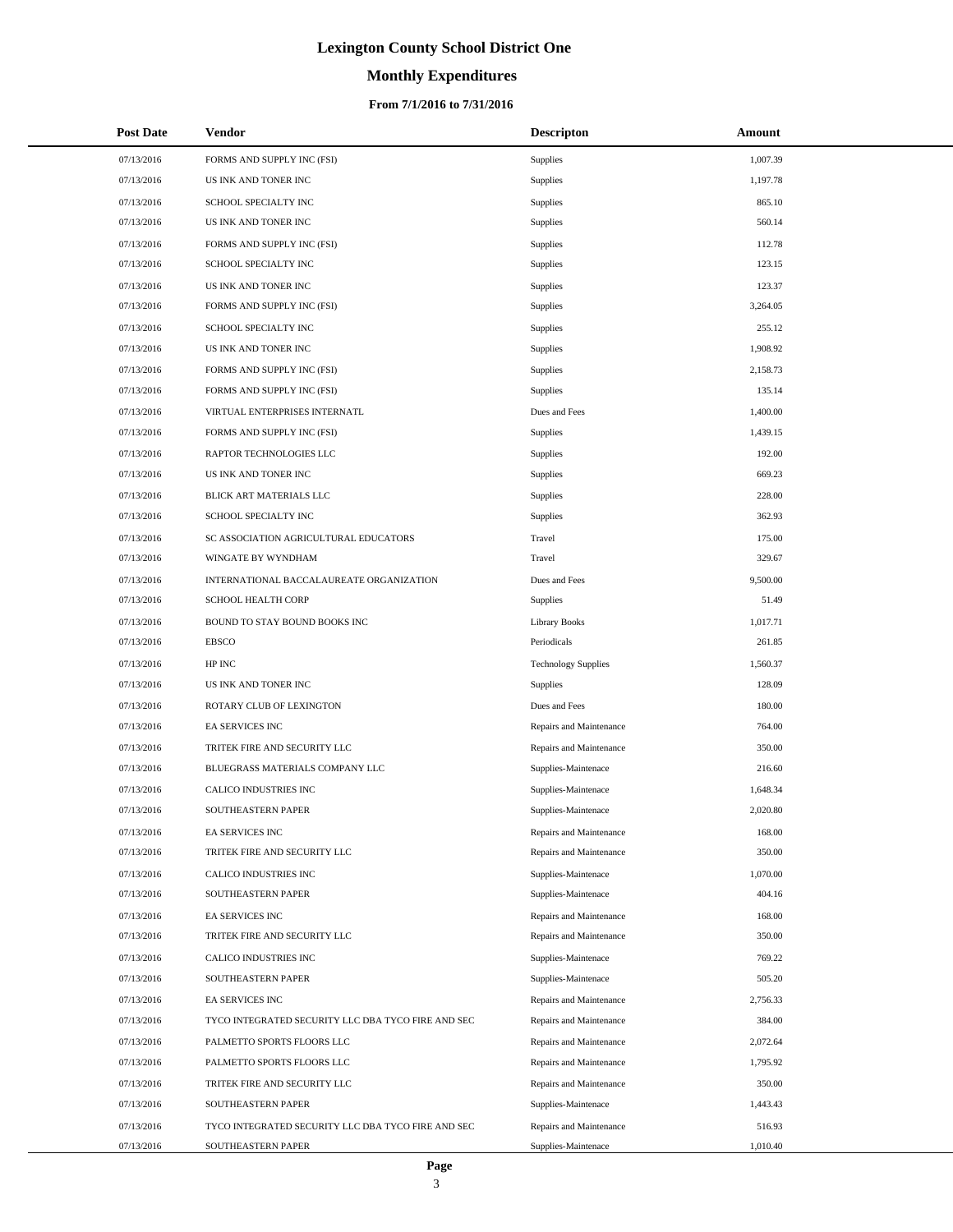# **Monthly Expenditures**

### **From 7/1/2016 to 7/31/2016**

| <b>Post Date</b> | <b>Vendor</b>                                      | <b>Descripton</b>         | Amount   |  |
|------------------|----------------------------------------------------|---------------------------|----------|--|
| 07/13/2016       | PALMETTO SPORTS FLOORS LLC                         | Repairs and Maintenance   | 3,235.20 |  |
| 07/13/2016       | CALICO INDUSTRIES INC                              | Supplies-Maintenace       | 549.45   |  |
| 07/13/2016       | <b>EA SERVICES INC</b>                             | Repairs and Maintenance   | 168.00   |  |
| 07/13/2016       | CALICO INDUSTRIES INC                              | Supplies-Maintenace       | 274.72   |  |
| 07/13/2016       | SOUTHEASTERN PAPER                                 | Supplies-Maintenace       | 846.91   |  |
| 07/13/2016       | CALICO INDUSTRIES INC                              | Supplies-Maintenace       | 274.72   |  |
| 07/13/2016       | DADE PAPER AND BAG CO                              | Supplies-Maintenace       | 627.02   |  |
| 07/13/2016       | SOUTHEASTERN PAPER                                 | Supplies-Maintenace       | 577.37   |  |
| 07/13/2016       | EA SERVICES INC                                    | Repairs and Maintenance   | 2,656.33 |  |
| 07/13/2016       | TRITEK FIRE AND SECURITY LLC                       | Repairs and Maintenance   | 350.00   |  |
| 07/13/2016       | CALICO INDUSTRIES INC                              | Supplies-Maintenace       | 714.28   |  |
| 07/13/2016       | DADE PAPER AND BAG CO                              | Supplies-Maintenace       | 931.97   |  |
| 07/13/2016       | EA SERVICES INC                                    | Repairs and Maintenance   | 207.00   |  |
| 07/13/2016       | CALICO INDUSTRIES INC                              | Supplies-Maintenace       | 274.72   |  |
| 07/13/2016       | SOUTHEASTERN PAPER                                 | Supplies-Maintenace       | 505.20   |  |
| 07/13/2016       | PALMETTO SPORTS FLOORS LLC                         | Repairs and Maintenance   | 2,651.40 |  |
| 07/13/2016       | SOUTHEASTERN PAPER                                 | Supplies-Maintenace       | 433.03   |  |
| 07/13/2016       | EA SERVICES INC                                    | Repairs and Maintenance   | 429.00   |  |
| 07/13/2016       | MIDLANDS FIRE PROTECTION INC                       | Repairs and Maintenance   | 230.00   |  |
| 07/13/2016       | TRITEK FIRE AND SECURITY LLC                       | Repairs and Maintenance   | 350.00   |  |
| 07/13/2016       | EA SERVICES INC                                    | Repairs and Maintenance   | 400.00   |  |
| 07/13/2016       | EA SERVICES INC                                    | Repairs and Maintenance   | 220.00   |  |
| 07/13/2016       | TRITEK FIRE AND SECURITY LLC                       | Repairs and Maintenance   | 350.00   |  |
| 07/13/2016       | CALICO INDUSTRIES INC                              | Supplies-Maintenace       | 274.72   |  |
| 07/13/2016       | TRITEK FIRE AND SECURITY LLC                       | Repairs and Maintenance   | 350.00   |  |
| 07/13/2016       | CALICO INDUSTRIES INC                              | Supplies-Maintenace       | 549.45   |  |
| 07/13/2016       | SHERWIN WILLIAMS                                   | Supplies-Maintenace       | 437.52   |  |
| 07/13/2016       | SOUTHEASTERN PAPER                                 | Supplies-Maintenace       | 808.32   |  |
| 07/13/2016       | <b>EA SERVICES INC</b>                             | Repairs and Maintenance   | 325.00   |  |
| 07/13/2016       | TRITEK FIRE AND SECURITY LLC                       | Repairs and Maintenance   | 700.00   |  |
| 07/13/2016       | DADE PAPER AND BAG CO                              | Supplies-Maintenace       | 3,727.88 |  |
| 07/13/2016       | SOUTHEASTERN PAPER                                 | Supplies-Maintenace       | 2,041.77 |  |
| 07/13/2016       | <b>ANOTHER PRINTER</b>                             | Printing and Binding      | 265.90   |  |
| 07/13/2016       | RANDOM DRUG SCREENS INC                            | Other Prof & Tech Service | 580.00   |  |
| 07/13/2016       | THE BANK OF NEW YORK FINANCIAL CONTROL BILLING DEP | Dues and Fees             | 2,100.00 |  |
| 07/13/2016       | <b>COMPORIUM</b>                                   | Communication             | 240.71   |  |
| 07/13/2016       | SENN BROTHERS INC                                  | Produce                   | 414.00   |  |
| 07/13/2016       | SENN BROTHERS INC                                  | Produce                   | 796.00   |  |
| 07/13/2016       | SENN BROTHERS INC                                  | Produce                   | 509.00   |  |
| 07/13/2016       | SENN BROTHERS INC                                  | Produce                   | 2,827.00 |  |
| 07/13/2016       | SENN BROTHERS INC                                  | Produce                   | 1,104.50 |  |
| 07/13/2016       | FORMS AND SUPPLY INC (FSI)                         | Pupil Activity            | 107.11   |  |
| 07/13/2016       | STUDIES WEEKLY DBA AMERICAN LEGACY PUBLISHING INC  | Pupil Activity            | 416.50   |  |
| 07/13/2016       | PREMIER AGENDAS LLC                                | Pupil Activity            | 2,226.94 |  |
| 07/13/2016       | SCHOOL SPECIALTY INC                               | Pupil Activity            | 120.80   |  |
| 07/13/2016       | CHANNING BETE COMPANY                              | Pupil Activity            | 1,322.17 |  |
| 07/13/2016       | FORMS AND SUPPLY INC (FSI)                         | Pupil Activity            | 109.57   |  |
| 07/13/2016       | SC HIGH SCHOOL LEAGUE                              | Pupil Activity            | 500.00   |  |

L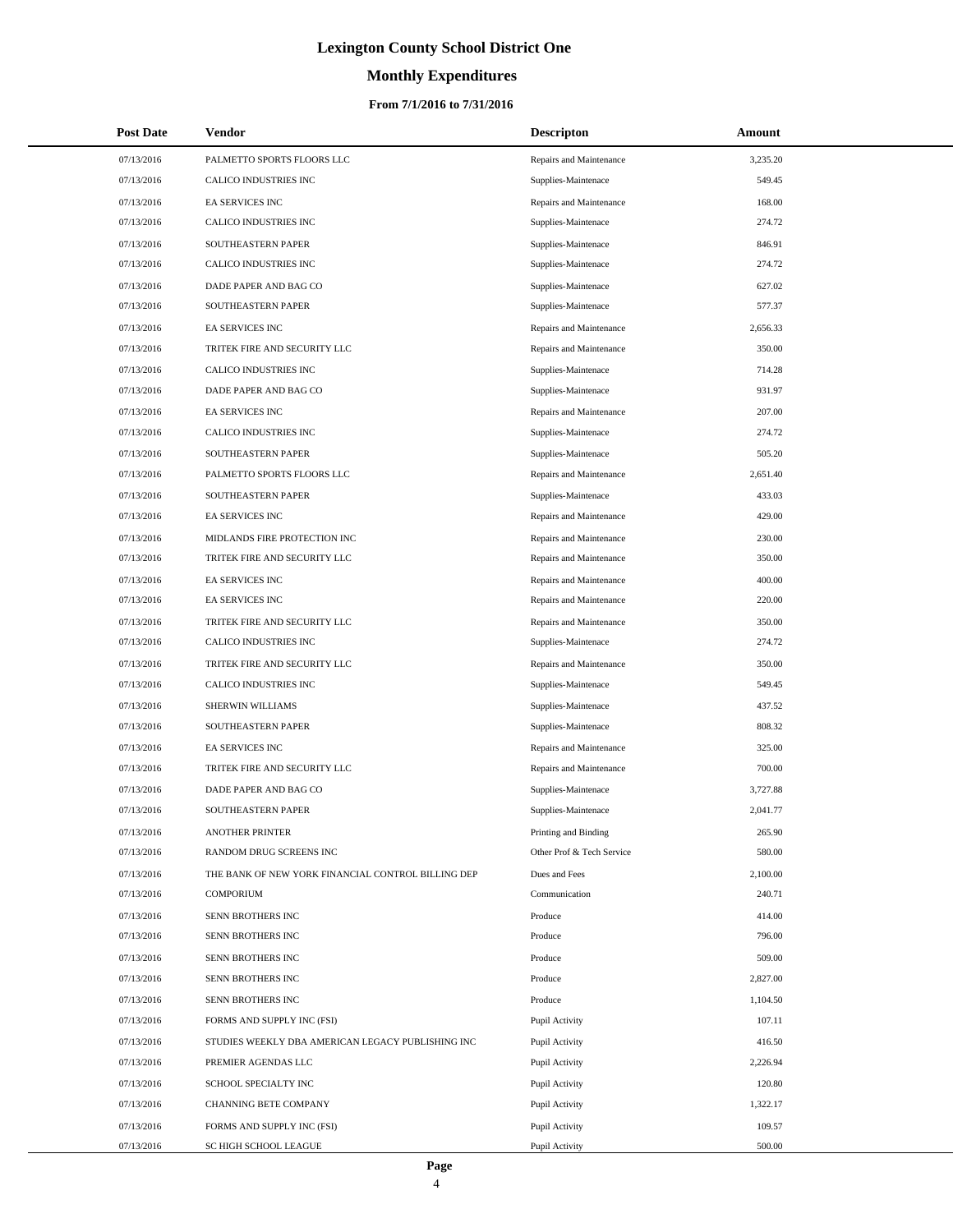# **Monthly Expenditures**

### **From 7/1/2016 to 7/31/2016**

| <b>Post Date</b> | Vendor                                             | <b>Descripton</b>          | Amount     |  |
|------------------|----------------------------------------------------|----------------------------|------------|--|
| 07/13/2016       | FCA (FELLOW OF CHRISTIAN ATH) SOUTH CAROLINA/MIDL  | Pupil Activity             | 7,250.00   |  |
| 07/13/2016       | BROOKLAND CAYCE HIGH SCHOOL                        | Pupil Activity             | 250.00     |  |
| 07/13/2016       | <b>IRMO HIGH SCHOOL</b>                            | Pupil Activity             | 225.00     |  |
| 07/13/2016       | <b>IRMO HIGH SCHOOL</b>                            | Pupil Activity             | 450.00     |  |
| 07/13/2016       | SUMTER HIGH SCHOOL                                 | Pupil Activity             | 150.00     |  |
| 07/13/2016       | MID CAROLINA HIGH SCHOOL                           | Pupil Activity             | 150.00     |  |
| 07/13/2016       | HELLE, COREY                                       | Pupil Activity             | 1,020.00   |  |
| 07/14/2016       | SCHOOL SPECIALTY INC                               | Supplies                   | $-15.82$   |  |
| 07/14/2016       | TRIUNE MARKETING CO                                | Supplies                   | 1,273.30   |  |
| 07/14/2016       | HP INC                                             | <b>Technology Supplies</b> | 1,316.69   |  |
| 07/14/2016       | TRIUNE MARKETING CO                                | Supplies                   | 339.73     |  |
| 07/14/2016       | <b>PURCHASE POWER</b>                              | Supplies                   | 1,000.00   |  |
| 07/14/2016       | FAIR PLAY CAMP SCHOOL INC                          | Tuition                    | 1,122.75   |  |
| 07/14/2016       | ADVANCE EDUCATION INC                              | Dues and Fees              | 2,250.00   |  |
| 07/14/2016       | MANSFIELD OIL CO                                   | Supplies-Maintenace        | 4,148.19   |  |
| 07/14/2016       | DADE PAPER AND BAG CO                              | Supplies-Maintenace        | 1,881.06   |  |
| 07/14/2016       | CALICO INDUSTRIES INC                              | Supplies-Maintenace        | 659.33     |  |
| 07/14/2016       | DADE PAPER AND BAG CO                              | Supplies-Maintenace        | 627.02     |  |
| 07/14/2016       | DADE PAPER AND BAG CO                              | Supplies-Maintenace        | 752.42     |  |
| 07/14/2016       | METALS AND ALLOYS CO LLC                           | Supplies-Maintenace        | 361.19     |  |
| 07/14/2016       | CALICO INDUSTRIES INC                              | Supplies-Maintenace        | 549.45     |  |
| 07/14/2016       | SOUTHEASTERN PAPER                                 | Supplies-Maintenace        | 288.69     |  |
| 07/14/2016       | SCHOOL SPECIALTY INC                               | Supplies                   | 461.82     |  |
| 07/14/2016       | STUDIES WEEKLY DBA AMERICAN LEGACY PUBLISHING INC  | Supplies                   | 4,895.66   |  |
| 07/14/2016       | PURCHASED SERVICE                                  | Travel                     | 747.58     |  |
| 07/14/2016       | PURCHASED SERVICE                                  | Travel                     | 206.50     |  |
| 07/14/2016       | FBI CONSTRUCTION INC                               | <b>Building</b>            | 114,028.15 |  |
| 07/14/2016       | LS3P ASSOCIATED LTD                                | <b>Building</b>            | 733.70     |  |
| 07/14/2016       | BORDEN DAIRY CO OF SC LLC                          | Milk                       | 102.75     |  |
| 07/14/2016       | BORDEN DAIRY CO OF SC LLC                          | Milk                       | 593.47     |  |
| 07/14/2016       | BORDEN DAIRY CO OF SC LLC                          | Milk                       | 841.29     |  |
| 07/14/2016       | BORDEN DAIRY CO OF SC LLC                          | Milk                       | 652.32     |  |
| 07/14/2016       | HP INC                                             | Pupil Activity             | 115.57     |  |
| 07/14/2016       | SC HIGH SCHOOL LEAGUE                              | Pupil Activity             | 3,781.00   |  |
| 07/14/2016       | PURCHASED SERVICE                                  | Other Objects              | 100.69     |  |
| 07/18/2016       | BLICK ART MATERIALS LLC                            | Supplies                   | 1,064.70   |  |
| 07/18/2016       | KURTZ BROS DBA BENDER BURKOT EAST COAST SCHOOL SUP | Supplies                   | 131.25     |  |
| 07/18/2016       | LAKESHORE LEARNING MATERIALS                       | Supplies                   | $-26.75$   |  |
| 07/18/2016       | SCHOOL SPECIALTY INC                               | Supplies                   | 661.45     |  |
| 07/18/2016       | <b>SERVPRO</b>                                     | Repairs and Maintenance    | 1,904.95   |  |
| 07/18/2016       | PINE PRESS OF LEXINGTON INC                        | Printing and Binding       | 182.34     |  |
| 07/18/2016       | SCHOOL SPECIALTY INC                               | Supplies                   | 438.50     |  |
| 07/18/2016       | FORMS AND SUPPLY INC (FSI)                         | Supplies                   | 429.49     |  |
| 07/18/2016       | APPLE INC                                          | <b>Technology Supplies</b> | 147.66     |  |
| 07/18/2016       | SCE&G                                              | <b>Public Utilities</b>    | 1,455.85   |  |
| 07/18/2016       | SMITH AND JONES JANITORIAL SUPPLIES AND EQUIP INC  | Supplies-Maintenace        | 170.13     |  |
| 07/18/2016       | GECP (GENERAL ELECTRIC)                            | Supplies                   | 222.56     |  |
| 07/18/2016       | <b>WW GRAINGER</b>                                 | Supplies                   | 492.95     |  |

 $\overline{a}$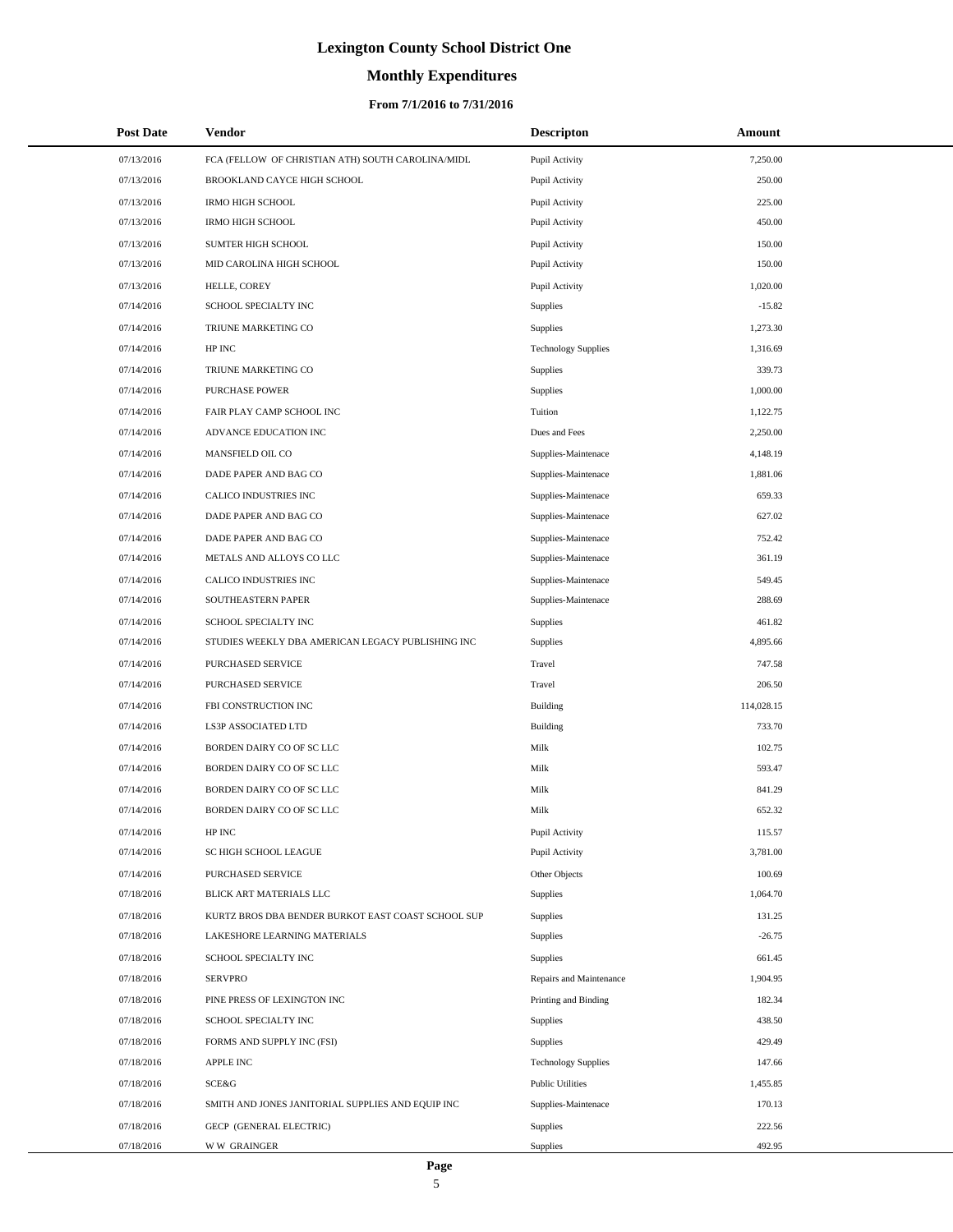# **Monthly Expenditures**

### **From 7/1/2016 to 7/31/2016**

| <b>Post Date</b> | Vendor                                            | <b>Descripton</b>         | Amount    |
|------------------|---------------------------------------------------|---------------------------|-----------|
| 07/18/2016       | SCE&G                                             | <b>Public Utilities</b>   | 104.33    |
| 07/18/2016       | <b>SCE&amp;G</b>                                  | <b>Public Utilities</b>   | 10,911.53 |
| 07/18/2016       | <b>ANIXTER INC</b>                                | Supplies-Maintenace       | 864.24    |
| 07/18/2016       | SMITH AND JONES JANITORIAL SUPPLIES AND EQUIP INC | Supplies-Maintenace       | 483.97    |
| 07/18/2016       | <b>SCE&amp;G</b>                                  | <b>Public Utilities</b>   | 10,229.37 |
| 07/18/2016       | SMITH AND JONES JANITORIAL SUPPLIES AND EQUIP INC | Supplies-Maintenace       | 120.70    |
| 07/18/2016       | SCE&G                                             | <b>Public Utilities</b>   | 28,973.66 |
| 07/18/2016       | SCE&G                                             | <b>Public Utilities</b>   | 15,699.70 |
| 07/18/2016       | <b>ANIXTER INC</b>                                | Supplies-Maintenace       | 181.80    |
| 07/18/2016       | <b>SCE&amp;G</b>                                  | <b>Public Utilities</b>   | 10,122.56 |
| 07/18/2016       | <b>SCE&amp;G</b>                                  | <b>Public Utilities</b>   | 11,345.49 |
| 07/18/2016       | DADE PAPER AND BAG CO                             | Supplies-Maintenace       | 465.99    |
| 07/18/2016       | <b>SCE&amp;G</b>                                  | <b>Public Utilities</b>   | 50,340.91 |
| 07/18/2016       | <b>ANIXTER INC</b>                                | Supplies-Maintenace       | 344.96    |
| 07/18/2016       | SCE&G                                             | <b>Public Utilities</b>   | 10,296.08 |
| 07/18/2016       | SCE&G                                             | <b>Public Utilities</b>   | 13,737.84 |
| 07/18/2016       | SMITH AND JONES JANITORIAL SUPPLIES AND EQUIP INC | Supplies-Maintenace       | 513.07    |
| 07/18/2016       | SCE&G                                             | <b>Public Utilities</b>   | 18,551.23 |
| 07/18/2016       | <b>ANIXTER INC</b>                                | Supplies-Maintenace       | 701.07    |
| 07/18/2016       | <b>SCE&amp;G</b>                                  | <b>Public Utilities</b>   | 8,868.59  |
| 07/18/2016       | SCE&G                                             | <b>Public Utilities</b>   | 3,243.86  |
| 07/18/2016       | SMITH AND JONES JANITORIAL SUPPLIES AND EQUIP INC | Supplies-Maintenace       | 224.70    |
| 07/18/2016       | SCE&G                                             | <b>Public Utilities</b>   | 19,375.50 |
| 07/18/2016       | <b>SCE&amp;G</b>                                  | <b>Public Utilities</b>   | 12,210.14 |
| 07/18/2016       | CALICO INDUSTRIES INC                             | Supplies-Maintenace       | 274.72    |
| 07/18/2016       | SMITH AND JONES JANITORIAL SUPPLIES AND EQUIP INC | Supplies-Maintenace       | 336.28    |
| 07/18/2016       | SOUTHEASTERN PAPER                                | Supplies-Maintenace       | 721.72    |
| 07/18/2016       | <b>SCE&amp;G</b>                                  | <b>Public Utilities</b>   | 9,565.14  |
| 07/18/2016       | DADE PAPER AND BAG CO                             | Supplies-Maintenace       | 559.18    |
| 07/18/2016       | SMITH AND JONES JANITORIAL SUPPLIES AND EQUIP INC | Supplies-Maintenace       | 695.25    |
| 07/18/2016       | SMITH AND JONES JANITORIAL SUPPLIES AND EQUIP INC | Supplies-Maintenace       | 695.24    |
| 07/18/2016       | SCE&G                                             | <b>Public Utilities</b>   | 14,448.44 |
| 07/18/2016       | SMITH AND JONES JANITORIAL SUPPLIES AND EQUIP INC | Supplies-Maintenace       | 231.12    |
| 07/18/2016       | <b>WW GRAINGER</b>                                | Supplies-Maintenace       | 479.51    |
| 07/18/2016       | SCE&G                                             | <b>Public Utilities</b>   | 21,801.92 |
| 07/18/2016       | DADE PAPER AND BAG CO                             | Supplies-Maintenace       | 559.18    |
| 07/18/2016       | SCE&G                                             | <b>Public Utilities</b>   | 80,393.35 |
| 07/18/2016       | <b>SUPPLY WORKS</b>                               | Supplies-Maintenace       | 796.62    |
| 07/18/2016       | SCE&G                                             | <b>Public Utilities</b>   | 11,402.09 |
| 07/18/2016       | SMITH AND JONES JANITORIAL SUPPLIES AND EQUIP INC | Supplies-Maintenace       | 192.60    |
| 07/18/2016       | SCE&G                                             | <b>Public Utilities</b>   | 205.19    |
| 07/18/2016       | THE STATE (ADS ONLY)                              | Advertising               | 2,400.00  |
| 07/18/2016       | <b>ANOTHER PRINTER</b>                            | Printing and Binding      | 576.28    |
| 07/18/2016       | BILINGUAL COMMUNICATIONS                          | Other Prof & Tech Service | 205.59    |
| 07/18/2016       | <b>READABLE INK</b>                               | Other Prof & Tech Service | 1,260.00  |
| 07/18/2016       | FORMS AND SUPPLY INC (FSI)                        | <b>Supplies</b>           | 867.76    |
| 07/18/2016       | FORMS AND SUPPLY INC (FSI)                        | Supplies                  | 556.61    |
| 07/18/2016       | <b>HEINEMANN</b>                                  | Supplies                  | 1,325.85  |

 $\overline{\phantom{a}}$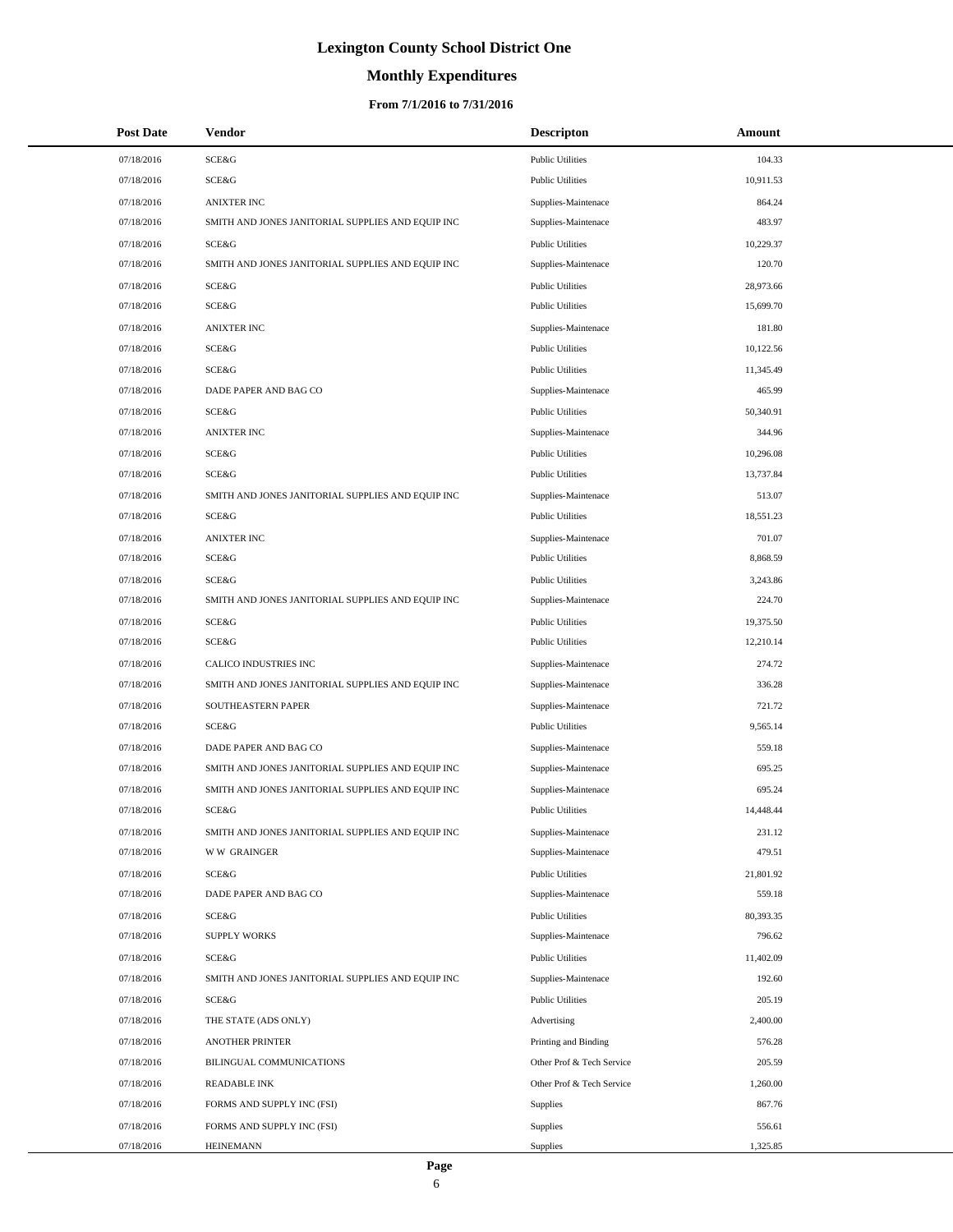# **Monthly Expenditures**

### **From 7/1/2016 to 7/31/2016**

| <b>Post Date</b> | Vendor                                            | <b>Descripton</b>          | Amount    |  |
|------------------|---------------------------------------------------|----------------------------|-----------|--|
| 07/18/2016       | IN TUNE MONTHLY                                   | Pupil Activity             | 328.50    |  |
| 07/18/2016       | <b>BAUDVILLE COMPUTER PRODUCTS</b>                | Pupil Activity             | 159.70    |  |
| 07/18/2016       | <b>TRUSTUS THEATRE</b>                            | Inst Prog Improvement      | 965.80    |  |
| 07/18/2016       | <b>HEINEMANN</b>                                  | <b>Supplies</b>            | 3,914.19  |  |
| 07/19/2016       | BLICK ART MATERIALS LLC                           | Supplies                   | 441.20    |  |
| 07/19/2016       | SCHOOL SPECIALTY INC                              | Supplies                   | 117.45    |  |
| 07/19/2016       | SCHOOL SPECIALTY INC                              | Supplies                   | 553.99    |  |
| 07/19/2016       | FORMS AND SUPPLY INC (FSI)                        | Supplies                   | 2,395.62  |  |
| 07/19/2016       | ROCHESTER 100 INC                                 | Supplies                   | 875.00    |  |
| 07/19/2016       | SUPER DUPER INC                                   | Supplies                   | 104.84    |  |
| 07/19/2016       | BLICK ART MATERIALS LLC                           | Supplies                   | 159.21    |  |
| 07/19/2016       | STUDIES WEEKLY DBA AMERICAN LEGACY PUBLISHING INC | Supplies                   | 357.00    |  |
| 07/19/2016       | BLICK ART MATERIALS LLC                           | Supplies                   | 798.60    |  |
| 07/19/2016       | <b>GEIGER CAROLINAS</b>                           | Supplies                   | 438.70    |  |
| 07/19/2016       | WILLIAM V MACGILL AND CO                          | Supplies                   | 894.10    |  |
| 07/19/2016       | FORMS AND SUPPLY INC (FSI)                        | Supplies                   | 967.69    |  |
| 07/19/2016       | RIDGILL, IWANA G                                  | Other Objects              | 1,200.00  |  |
| 07/19/2016       | KENDALL ELEVATOR COMPANY                          | Repairs and Maintenance    | 990.00    |  |
| 07/19/2016       | LORICK, STAN                                      | Repairs and Maintenance    | 250.00    |  |
| 07/19/2016       | SC DEPARTMENT OF CORRECTIONS                      | Supplies-Maintenace        | 108.00    |  |
| 07/19/2016       | PALMETTO SPORTS FLOORS LLC                        | Repairs and Maintenance    | 4,402.08  |  |
| 07/19/2016       | SOUTHEASTERN PAPER                                | Supplies-Maintenace        | 639.97    |  |
| 07/19/2016       | <b>WW GRAINGER</b>                                | Supplies-Maintenace        | 457.77    |  |
| 07/19/2016       | SOUTHEASTERN PAPER                                | Supplies-Maintenace        | 2,165.15  |  |
| 07/19/2016       | <b>WW GRAINGER</b>                                | Supplies-Maintenace        | 364.87    |  |
| 07/19/2016       | SOUTHEASTERN PAPER                                | Supplies-Maintenace        | 360.86    |  |
| 07/19/2016       | <b>WW GRAINGER</b>                                | Supplies-Maintenace        | 234.44    |  |
| 07/19/2016       | SOUTHEASTERN PAPER                                | Supplies-Maintenace        | 721.72    |  |
| 07/19/2016       | COMMUNICATION MANAGEMENT INC                      | <b>Technology Supplies</b> | 5,914.20  |  |
| 07/19/2016       | GRAYBAR ELECTRIC CO INC                           | <b>Technology Supplies</b> | 561.54    |  |
| 07/19/2016       | SCHOOL SPECIALTY INC                              | Pupil Activity             | 195.55    |  |
| 07/19/2016       | US INK AND TONER INC                              | Pupil Activity             | 1,415.93  |  |
| 07/20/2016       | <b>ACT CUSTOMER SERVICES (68)</b>                 | Other Prof & Tech Service  | 3,976.00  |  |
| 07/20/2016       | SC DEPARTMENT OF REVENUE (SALES TAX RETURN)       | Other Prof & Tech Service  | 269.50    |  |
| 07/20/2016       | <b>ANOTHER PRINTER</b>                            | Printing and Binding       | 400.00    |  |
| 07/20/2016       | PITSCO EDUCATION HEARILY AND COMPANY              | Supplies                   | 1,191.13  |  |
| 07/20/2016       | YOUTHLIGHT INC                                    | Supplies                   | 152.96    |  |
| 07/20/2016       | HP INC                                            | <b>Technology Supplies</b> | 1,560.37  |  |
| 07/20/2016       | SPLASH OMNIMEDIA LLC                              | Software Renewal/Agreemen  | 1,800.00  |  |
| 07/20/2016       | DELL COMPUTERS                                    | <b>Technology Supplies</b> | 612.84    |  |
| 07/20/2016       | DELL COMPUTERS                                    | <b>Technology Supplies</b> | 367.71    |  |
| 07/20/2016       | WE BAKER AND SON INC                              | Equipment - Nonexpendable  | 60,435.00 |  |
| 07/20/2016       | <b>US FOODS</b>                                   | Food                       | 3,721.50  |  |
| 07/20/2016       | PITSCO EDUCATION HEARILY AND COMPANY              | Pupil Activity             | 179.76    |  |
| 07/21/2016       | SCHOOL SPECIALTY INC                              | Supplies                   | 360.89    |  |
| 07/21/2016       | SCHOOL SPECIALTY INC                              | Supplies                   | 473.70    |  |
| 07/21/2016       | ACT CUSTOMER SERVICES (68)                        | Other Prof & Tech Service  | 2,793.00  |  |
| 07/21/2016       | SC DEPARTMENT OF REVENUE (SALES TAX RETURN)       | Other Prof & Tech Service  | 133.77    |  |

 $\overline{a}$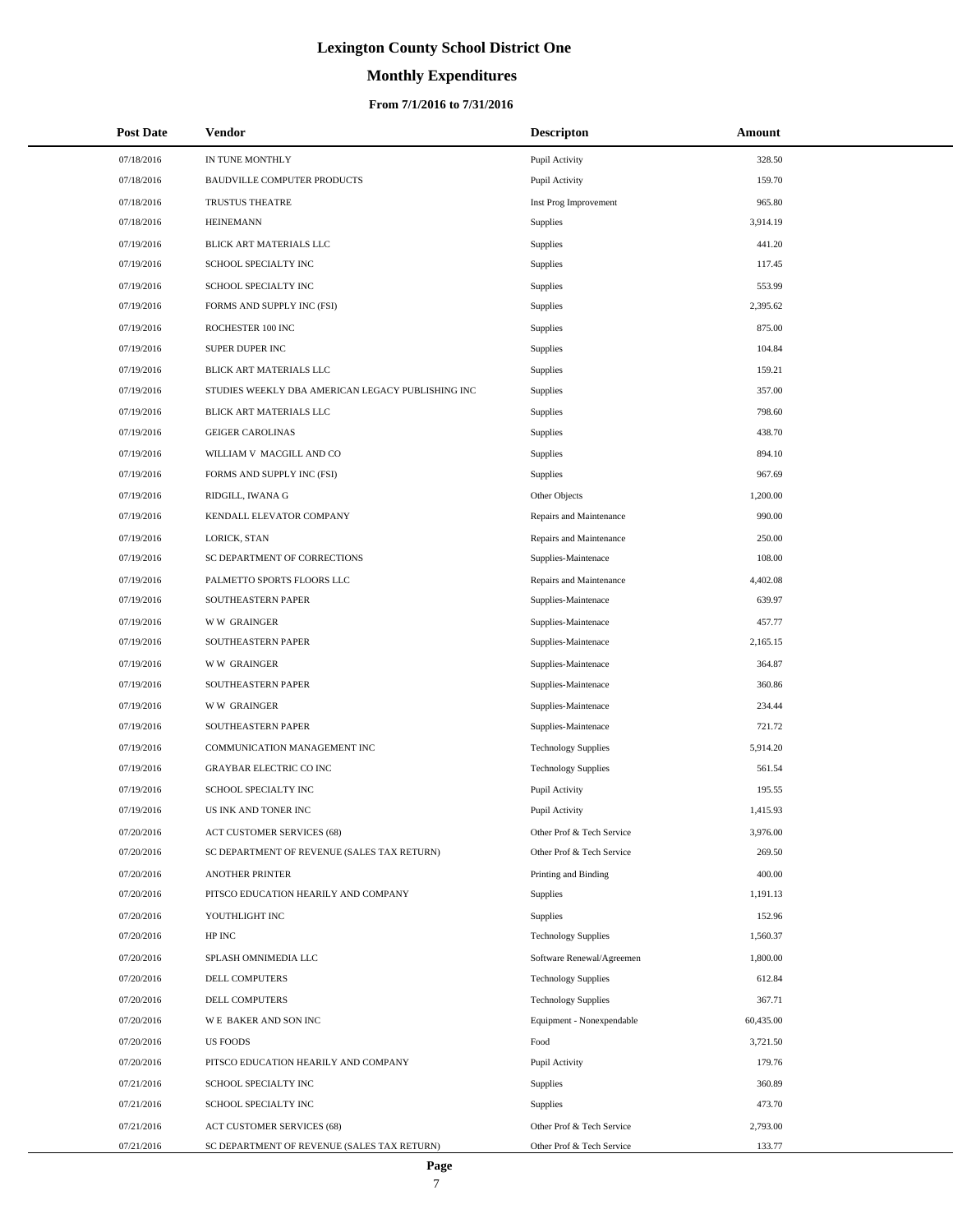# **Monthly Expenditures**

### **From 7/1/2016 to 7/31/2016**

| <b>Post Date</b> | Vendor                                             | <b>Descripton</b>           | Amount   |  |
|------------------|----------------------------------------------------|-----------------------------|----------|--|
| 07/21/2016       | SCHOOL SPECIALTY INC                               | <b>Supplies</b>             | 226.42   |  |
| 07/21/2016       | UNIVERSITY OF SOUTH CAROLINA                       | <b>Supplies</b>             | 160.50   |  |
| 07/21/2016       | SCHOOL SPECIALTY INC                               | <b>Supplies</b>             | 300.22   |  |
| 07/21/2016       | <b>LANCASTER TOURS</b>                             | <b>Pupil Transportation</b> | 412.50   |  |
| 07/21/2016       | LEXINGTON PRINTING LLC                             | Supplies                    | 302.81   |  |
| 07/21/2016       | <b>MACKIN LIBRARY MEDIA</b>                        | <b>Library Books</b>        | 1,088.15 |  |
| 07/21/2016       | PURCHASED SERVICE                                  | Travel                      | 100.44   |  |
| 07/21/2016       | PURCHASED SERVICE                                  | Travel                      | 438.55   |  |
| 07/21/2016       | PURCHASED SERVICE                                  | Travel                      | 468.75   |  |
| 07/21/2016       | PURCHASED SERVICE                                  | Travel                      | 468.75   |  |
| 07/21/2016       | PURCHASED SERVICE                                  | Travel                      | 128.52   |  |
| 07/21/2016       | PURCHASED SERVICE                                  | Travel                      | 468.75   |  |
| 07/21/2016       | PURCHASED SERVICE                                  | Travel                      | 468.75   |  |
| 07/21/2016       | SC ASSOCIATION FOR MIDDLE LEVEL EDUCATION          | Dues and Fees               | 150.00   |  |
| 07/21/2016       | SMITH AND JONES JANITORIAL SUPPLIES AND EQUIP INC  | Supplies-Maintenace         | 150.87   |  |
| 07/21/2016       | SMITH AND JONES JANITORIAL SUPPLIES AND EQUIP INC  | Supplies-Maintenace         | 869.38   |  |
| 07/21/2016       | SMITH AND JONES JANITORIAL SUPPLIES AND EQUIP INC  | Supplies-Maintenace         | 235.40   |  |
| 07/21/2016       | SMITH AND JONES JANITORIAL SUPPLIES AND EQUIP INC  | Supplies-Maintenace         | 708.77   |  |
| 07/21/2016       | SMITH AND JONES JANITORIAL SUPPLIES AND EQUIP INC  | Supplies-Maintenace         | 726.53   |  |
| 07/21/2016       | SMITH AND JONES JANITORIAL SUPPLIES AND EQUIP INC  | Supplies-Maintenace         | 517.88   |  |
| 07/21/2016       | SMITH AND JONES JANITORIAL SUPPLIES AND EQUIP INC  | Supplies-Maintenace         | 203.30   |  |
| 07/21/2016       | SMITH AND JONES JANITORIAL SUPPLIES AND EQUIP INC  | Supplies-Maintenace         | 492.20   |  |
| 07/21/2016       | CDWG ACCT 305089                                   | <b>Technology Supplies</b>  | 2,499.78 |  |
| 07/21/2016       | <b>GEIGER CAROLINAS</b>                            | Supplies                    | 125.19   |  |
| 07/21/2016       | CASH                                               | Other Objects               | 300.00   |  |
| 07/21/2016       | RUFUS ORNDUFF REF INC                              | Repairs and Maintenance     | 218.81   |  |
| 07/21/2016       | CASH                                               | Other Objects               | 300.00   |  |
| 07/21/2016       | CASH                                               | Other Objects               | 125.00   |  |
| 07/21/2016       | <b>CASH</b>                                        | Other Objects               | 125.00   |  |
| 07/21/2016       | CASH                                               | Other Objects               | 125.00   |  |
| 07/21/2016       | CASH                                               | Other Objects               | 350.00   |  |
| 07/21/2016       | T AND T SPORTS                                     | Pupil Activity              | 1,722.70 |  |
| 07/21/2016       | PURCHASED SERVICE                                  | Travel                      | 118.80   |  |
| 07/21/2016       | <b>HEINEMANN</b>                                   | <b>Supplies</b>             | 9,518.97 |  |
| 07/25/2016       | US SCHOOL SUPPLY INC                               | <b>Supplies</b>             | 413.10   |  |
| 07/25/2016       | <b>KAEDEN BOOKS</b>                                | Supplies                    | 434.00   |  |
| 07/25/2016       | SCHOOL SPECIALTY INC                               | Supplies                    | 475.63   |  |
| 07/25/2016       | SUZUKI MUSIC USA                                   | <b>Supplies</b>             | 675.00   |  |
| 07/25/2016       | SCHOOL SPECIALTY INC                               | Supplies                    | 815.63   |  |
| 07/25/2016       | KURTZ BROS DBA BENDER BURKOT EAST COAST SCHOOL SUP | <b>Supplies</b>             | 172.12   |  |
| 07/25/2016       | FORMS AND SUPPLY INC (FSI)                         | Supplies                    | 394.84   |  |
| 07/25/2016       | US INK AND TONER INC                               | Supplies                    | 500.10   |  |
| 07/25/2016       | FORMS AND SUPPLY INC (FSI)                         | Supplies                    | 3,471.29 |  |
| 07/25/2016       | SCHOOL SPECIALTY INC                               | Supplies                    | 102.15   |  |
| 07/25/2016       | US INK AND TONER INC                               | Supplies                    | 1,940.58 |  |
| 07/25/2016       | SCHOOL SPECIALTY INC                               | Supplies                    | 4,374.44 |  |
| 07/25/2016       | SCHOOL SPECIALTY INC                               | Supplies                    | 1,541.06 |  |
| 07/25/2016       | US INK AND TONER INC                               | Supplies                    | 585.80   |  |

 $\overline{\phantom{0}}$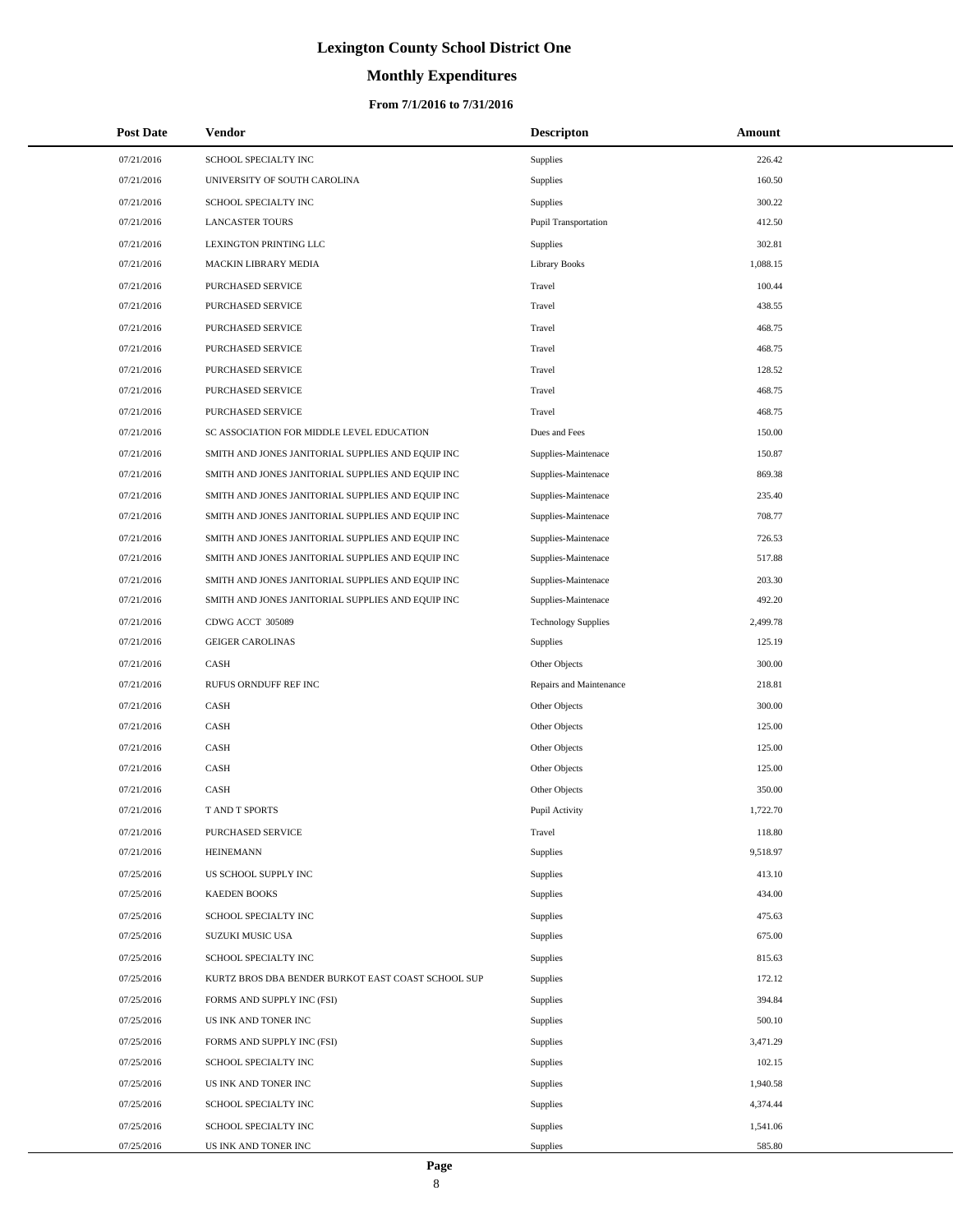# **Monthly Expenditures**

| <b>Post Date</b>         | Vendor                                                                     | <b>Descripton</b>                              | <b>Amount</b>    |
|--------------------------|----------------------------------------------------------------------------|------------------------------------------------|------------------|
| 07/25/2016               | MASTER GRINDING AMD SECURITY LLC                                           | Supplies                                       | 500.00           |
| 07/25/2016               | LEXINGTON PRINTING LLC                                                     | Printing and Binding                           | 188.32           |
| 07/25/2016               | THE TROPHY & AWARDS CENTER                                                 | Supplies                                       | 127.87           |
| 07/25/2016               | FORMS AND SUPPLY INC (FSI)                                                 | Supplies                                       | 297.31           |
| 07/25/2016               | <b>CHANNING BETE COMPANY</b>                                               | Supplies-Instruction                           | 165.00           |
| 07/25/2016               | <b>NASCO</b>                                                               | Supplies-Instruction                           | 107.60           |
| 07/25/2016               | <b>METAL PREP</b>                                                          | <b>Supplies</b>                                | 140.00           |
| 07/25/2016               | RAPTOR TECHNOLOGIES LLC                                                    | Supplies                                       | 200.00           |
| 07/25/2016               | FORMS AND SUPPLY INC (FSI)                                                 | Supplies                                       | 110.17           |
| 07/25/2016               | US INK AND TONER INC                                                       | Supplies                                       | 678.92           |
| 07/25/2016               | MIDLANDS FIRE PROTECTION INC                                               | Repairs and Maintenance                        | 300.00           |
| 07/25/2016               | MIDLANDS FIRE PROTECTION INC                                               | Repairs and Maintenance                        | 1,350.00         |
| 07/25/2016               | PROVIDENCE ENVIRONMENTAL CONCEPTS/SERVICES                                 | Repairs and Maintenance                        | 220.00           |
| 07/25/2016               | W W GRAINGER                                                               | Supplies-Maintenace                            | 1,719.42         |
| 07/25/2016               | MIDLANDS FIRE PROTECTION INC                                               | Repairs and Maintenance                        | 725.00           |
| 07/25/2016               | PROVIDENCE ENVIRONMENTAL CONCEPTS/SERVICES                                 | Repairs and Maintenance                        | 440.00           |
| 07/25/2016               | PROVIDENCE ENVIRONMENTAL CONCEPTS/SERVICES                                 | Repairs and Maintenance                        | 220.00           |
| 07/25/2016               | MIDLANDS FIRE PROTECTION INC                                               | Repairs and Maintenance                        | 125.00           |
| 07/25/2016               | PROVIDENCE ENVIRONMENTAL CONCEPTS/SERVICES                                 | Repairs and Maintenance                        | 440.00           |
| 07/25/2016               | <b>INTERSTATE SOLUTIONS</b>                                                | Supplies-Maintenace                            | 259.72           |
| 07/25/2016               | <b>WW GRAINGER</b>                                                         | Supplies-Maintenace                            | 364.65           |
| 07/25/2016               | PROVIDENCE ENVIRONMENTAL CONCEPTS/SERVICES                                 | Repairs and Maintenance                        | 220.00           |
| 07/25/2016               | PROVIDENCE ENVIRONMENTAL CONCEPTS/SERVICES                                 | Repairs and Maintenance                        | 220.00           |
| 07/25/2016               | MIDLANDS FIRE PROTECTION INC                                               | Repairs and Maintenance                        | 300.00           |
| 07/25/2016               | PROVIDENCE ENVIRONMENTAL CONCEPTS/SERVICES                                 | Repairs and Maintenance                        | 440.00           |
| 07/25/2016               | OSWALD WHOLESALE LUMBER INC                                                | Supplies-Maintenace                            | 1,300.05         |
| 07/25/2016               | MIDLANDS FIRE PROTECTION INC                                               | Repairs and Maintenance                        | 550.00           |
| 07/25/2016               | PROVIDENCE ENVIRONMENTAL CONCEPTS/SERVICES                                 | Repairs and Maintenance                        | 330.00           |
| 07/25/2016               | MIDLANDS FIRE PROTECTION INC                                               | Repairs and Maintenance                        | 250.00           |
| 07/25/2016               | PROVIDENCE ENVIRONMENTAL CONCEPTS/SERVICES                                 | Repairs and Maintenance                        | 220.00           |
| 07/25/2016               | PROVIDENCE ENVIRONMENTAL CONCEPTS/SERVICES                                 | Repairs and Maintenance                        | 220.00           |
| 07/25/2016               | W W GRAINGER                                                               | Supplies-Maintenace                            | 332.56           |
| 07/25/2016               | PROVIDENCE ENVIRONMENTAL CONCEPTS/SERVICES                                 | Repairs and Maintenance                        | 220.00           |
| 07/25/2016               | PROVIDENCE ENVIRONMENTAL CONCEPTS/SERVICES                                 | Repairs and Maintenance                        | 220.00           |
| 07/25/2016               | PROVIDENCE ENVIRONMENTAL CONCEPTS/SERVICES                                 | Repairs and Maintenance                        | 330.00           |
| 07/25/2016               | MIDLANDS FIRE PROTECTION INC                                               | Repairs and Maintenance                        | 1,100.00         |
| 07/25/2016               | PROVIDENCE ENVIRONMENTAL CONCEPTS/SERVICES                                 | Repairs and Maintenance                        | 440.00           |
| 07/25/2016               | <b>BATTERIES PLUS BULBS</b>                                                | Supplies-Maintenace                            | 433.35           |
| 07/25/2016               | <b>WW GRAINGER</b>                                                         | Supplies-Maintenace                            | 382.21           |
| 07/25/2016               | PROVIDENCE ENVIRONMENTAL CONCEPTS/SERVICES                                 | Repairs and Maintenance                        | 660.00           |
| 07/25/2016               | <b>INTERSTATE SOLUTIONS</b><br>PROVIDENCE ENVIRONMENTAL CONCEPTS/SERVICES  | Supplies-Maintenace                            | 124.12           |
| 07/25/2016               |                                                                            | Repairs and Maintenance                        | 330.00           |
| 07/25/2016               | <b>WW GRAINGER</b>                                                         | Supplies-Maintenace                            | 457.22           |
| 07/25/2016               | MIDLANDS FIRE PROTECTION INC                                               | Repairs and Maintenance                        | 300.00           |
| 07/25/2016<br>07/25/2016 | PROVIDENCE ENVIRONMENTAL CONCEPTS/SERVICES<br>MIDLANDS FIRE PROTECTION INC | Repairs and Maintenance                        | 220.00<br>300.00 |
| 07/25/2016               | PROVIDENCE ENVIRONMENTAL CONCEPTS/SERVICES                                 | Repairs and Maintenance                        | 660.00           |
| 07/25/2016               | <b>INTERSTATE SOLUTIONS</b>                                                | Repairs and Maintenance<br>Supplies-Maintenace | 124.12           |
|                          |                                                                            |                                                |                  |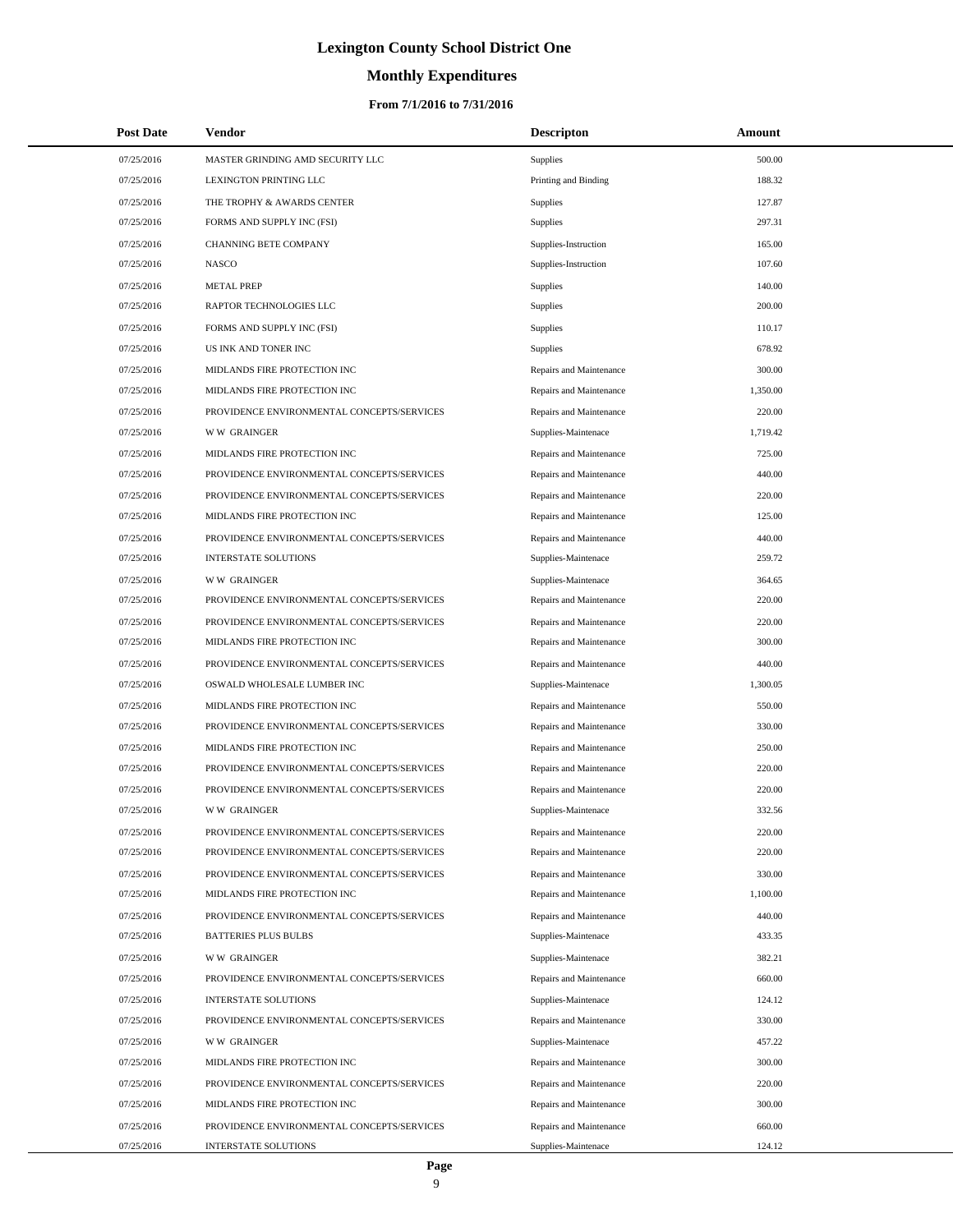# **Monthly Expenditures**

| <b>Post Date</b> | <b>Vendor</b>                              | <b>Descripton</b>          | Amount     |
|------------------|--------------------------------------------|----------------------------|------------|
| 07/25/2016       | PROVIDENCE ENVIRONMENTAL CONCEPTS/SERVICES | Repairs and Maintenance    | 330.00     |
| 07/25/2016       | <b>WW GRAINGER</b>                         | Supplies-Maintenace        | 976.80     |
| 07/25/2016       | MIDLANDS FIRE PROTECTION INC               | Repairs and Maintenance    | 300.00     |
| 07/25/2016       | PROVIDENCE ENVIRONMENTAL CONCEPTS/SERVICES | Repairs and Maintenance    | 220.00     |
| 07/25/2016       | SPICER ONCALL SERVICES                     | Repairs and Maintenance    | 281.25     |
| 07/25/2016       | <b>WW GRAINGER</b>                         | Supplies-Maintenace        | 590.10     |
| 07/25/2016       | MIDLANDS FIRE PROTECTION INC               | Repairs and Maintenance    | 300.00     |
| 07/25/2016       | PROVIDENCE ENVIRONMENTAL CONCEPTS/SERVICES | Repairs and Maintenance    | 330.00     |
| 07/25/2016       | SPICER ONCALL SERVICES                     | Repairs and Maintenance    | 281.25     |
| 07/25/2016       | MIDLANDS FIRE PROTECTION INC               | Repairs and Maintenance    | 550.00     |
| 07/25/2016       | PROVIDENCE ENVIRONMENTAL CONCEPTS/SERVICES | Repairs and Maintenance    | 440.00     |
| 07/25/2016       | MIDLANDS FIRE PROTECTION INC               | Repairs and Maintenance    | 300.00     |
| 07/25/2016       | PROVIDENCE ENVIRONMENTAL CONCEPTS/SERVICES | Repairs and Maintenance    | 220.00     |
| 07/25/2016       | MIDLANDS FIRE PROTECTION INC               | Repairs and Maintenance    | 300.00     |
| 07/25/2016       | PROVIDENCE ENVIRONMENTAL CONCEPTS/SERVICES | Repairs and Maintenance    | 1,650.00   |
| 07/25/2016       | MIDLANDS FIRE PROTECTION INC               | Repairs and Maintenance    | 550.00     |
| 07/25/2016       | PROVIDENCE ENVIRONMENTAL CONCEPTS/SERVICES | Repairs and Maintenance    | 330.00     |
| 07/25/2016       | MIDLANDS FIRE PROTECTION INC               | Repairs and Maintenance    | 350.00     |
| 07/25/2016       | PROVIDENCE ENVIRONMENTAL CONCEPTS/SERVICES | Repairs and Maintenance    | 440.00     |
| 07/25/2016       | <b>INTERSTATE SOLUTIONS</b>                | Supplies-Maintenace        | 188.32     |
| 07/25/2016       | <b>WW GRAINGER</b>                         | Supplies-Maintenace        | 619.63     |
| 07/25/2016       | MIDLANDS FIRE PROTECTION INC               | Repairs and Maintenance    | 300.00     |
| 07/25/2016       | PROVIDENCE ENVIRONMENTAL CONCEPTS/SERVICES | Repairs and Maintenance    | 440.00     |
| 07/25/2016       | MIDLANDS FIRE PROTECTION INC               | Repairs and Maintenance    | 300.00     |
| 07/25/2016       | PROVIDENCE ENVIRONMENTAL CONCEPTS/SERVICES | Repairs and Maintenance    | 440.00     |
| 07/25/2016       | <b>WW GRAINGER</b>                         | Supplies-Maintenace        | 1,099.74   |
| 07/25/2016       | MIDLANDS FIRE PROTECTION INC               | Repairs and Maintenance    | 1,100.00   |
| 07/25/2016       | PROVIDENCE ENVIRONMENTAL CONCEPTS/SERVICES | Repairs and Maintenance    | 550.00     |
| 07/25/2016       | <b>INTERSTATE SOLUTIONS</b>                | Supplies-Maintenace        | 781.10     |
| 07/25/2016       | MIDLANDS FIRE PROTECTION INC               | Repairs and Maintenance    | 300.00     |
| 07/25/2016       | PROVIDENCE ENVIRONMENTAL CONCEPTS/SERVICES | Repairs and Maintenance    | 440.00     |
| 07/25/2016       | BREWER CO INC F AND E CHECK PROTECTOR CO   | Software Renewal/Agreemen  | 1,603.93   |
| 07/25/2016       | DELL COMPUTERS                             | <b>Technology Supplies</b> | 1,418.71   |
| 07/25/2016       | <b>GRAYBAR ELECTRIC CO INC</b>             | <b>Technology Supplies</b> | 939.46     |
| 07/25/2016       | PRECISION FIRE SOLUTIONS                   | Building                   | 103,279.25 |
| 07/25/2016       | R L BRYAN CO TEXTBOOK DEPOSITORY           | Pupil Activity             | 4,375.00   |
| 07/25/2016       | R L BRYAN CO TEXTBOOK DEPOSITORY           | Pupil Activity             | 3,955.00   |
| 07/25/2016       | CAMCOR                                     | Pupil Activity             | 265.35     |
| 07/25/2016       | SC DEPARTMENT OF CORRECTIONS               | Pupil Activity             | 295.45     |
| 07/25/2016       | FORMS AND SUPPLY INC (FSI)                 | Pupil Activity             | 2,072.38   |
| 07/25/2016       | <b>ANOTHER PRINTER</b>                     | Pupil Activity             | 1,634.03   |
| 07/25/2016       | <b>BOOKSOURCE</b>                          | Pupil Activity             | 486.85     |
| 07/25/2016       | PERMA BOUND BOOKS                          | Pupil Activity             | 1,493.40   |
| 07/25/2016       | SCHOOL SPECIALTY INC                       | Pupil Activity             | 375.47     |
| 07/25/2016       | MSC INDUSTRIAL SUPPLY CO                   | Supplies                   | 161.17     |
| 07/26/2016       | DELL COMPUTERS                             | Supplies                   | 592.11     |
| 07/26/2016       | DELL COMPUTERS                             | Supplies                   | 592.10     |
| 07/26/2016       | EXCENT CORPORATION                         | Software Renewal/Agreemen  | 27,928.00  |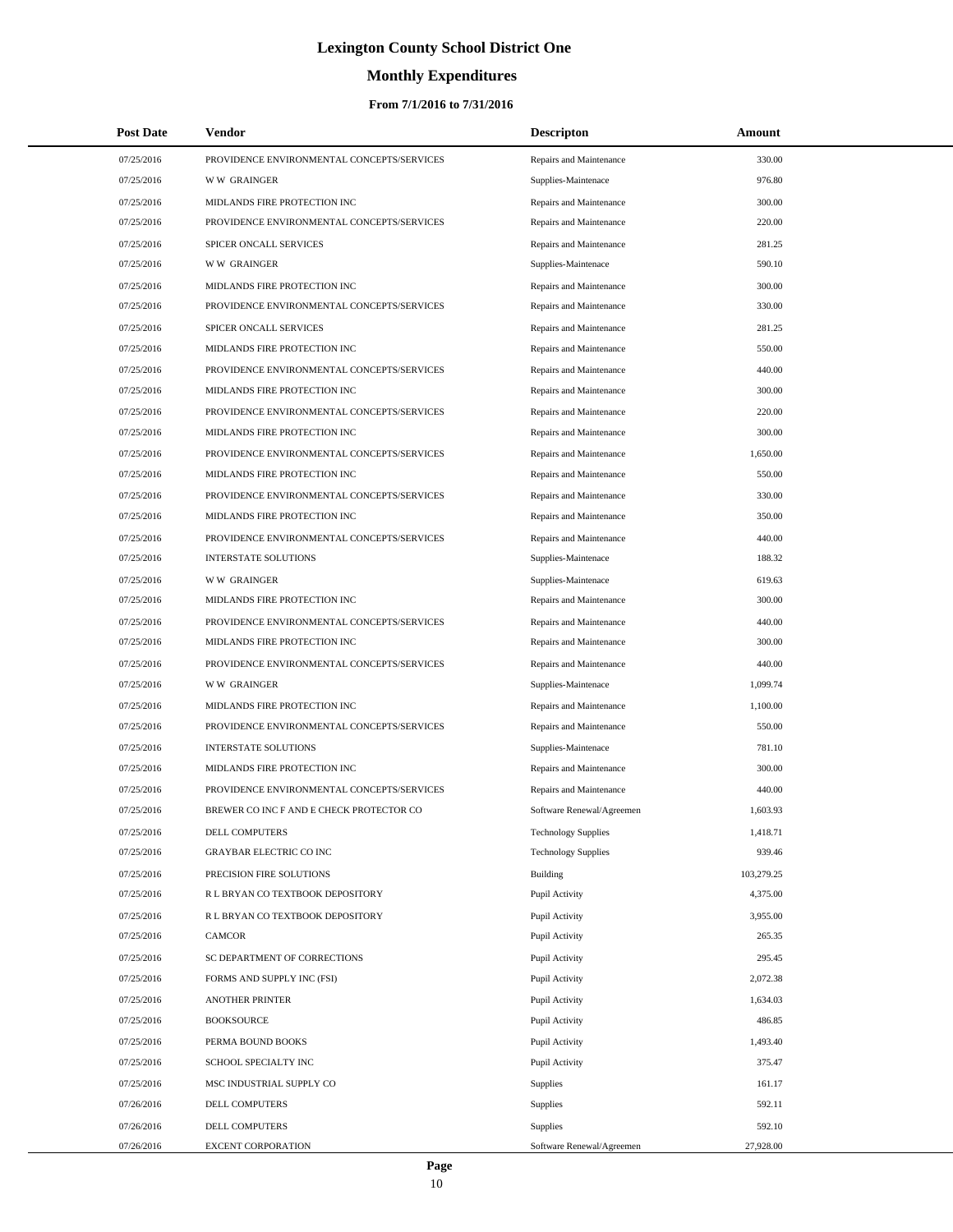# **Monthly Expenditures**

| <b>Post Date</b> | Vendor                                             | <b>Descripton</b>         | Amount    |  |
|------------------|----------------------------------------------------|---------------------------|-----------|--|
| 07/26/2016       | <b>HEINEMANN</b>                                   | Supplies                  | 2,150.00  |  |
| 07/26/2016       | KURTZ BROS DBA BENDER BURKOT EAST COAST SCHOOL SUP | Supplies                  | 675.00    |  |
| 07/26/2016       | <b>ANOTHER PRINTER</b>                             | Printing and Binding      | 373.63    |  |
| 07/26/2016       | DELL COMPUTERS                                     | Supplies                  | 761.53    |  |
| 07/26/2016       | PINE PRESS OF LEXINGTON INC                        | Printing and Binding      | 2,873.21  |  |
| 07/26/2016       | BLICK ART MATERIALS LLC                            | Supplies                  | 902.57    |  |
| 07/26/2016       | <b>SCHOOL SPECIALTY INC</b>                        | <b>Supplies</b>           | 1,077.79  |  |
| 07/26/2016       | <b>VIF PROGRAM</b>                                 | Other Prof & Tech Service | 16,720.00 |  |
| 07/26/2016       | PURCHASED SERVICE                                  | Travel                    | 630.20    |  |
| 07/26/2016       | <b>WW GRAINGER</b>                                 | Supplies                  | 2,812.95  |  |
| 07/26/2016       | DELL COMPUTERS                                     | Supplies                  | 203.37    |  |
| 07/26/2016       | MIDCAROLINA ELEC COOP INC                          | <b>Public Utilities</b>   | 117.00    |  |
| 07/26/2016       | <b>WW GRAINGER</b>                                 | Supplies-Maintenace       | 190.81    |  |
| 07/26/2016       | SMITH AND JONES JANITORIAL SUPPLIES AND EQUIP INC  | Supplies-Maintenace       | 1,177.75  |  |
| 07/26/2016       | SOUTHEASTERN PAPER                                 | Supplies-Maintenace       | 683.52    |  |
| 07/26/2016       | <b>SUPPLY WORKS</b>                                | Supplies-Maintenace       | 404.73    |  |
| 07/26/2016       | MIDCAROLINA ELEC COOP INC                          | <b>Public Utilities</b>   | 22,852.00 |  |
| 07/26/2016       | SHIFFLER EQUIPMENT SALES INC                       | Supplies-Maintenace       | 117.70    |  |
| 07/26/2016       | CAROLINA WATER SERVICE INC                         | <b>Public Utilities</b>   | 2,308.51  |  |
| 07/26/2016       | SMITH AND JONES JANITORIAL SUPPLIES AND EQUIP INC  | Supplies-Maintenace       | 564.43    |  |
| 07/26/2016       | SMITH AND JONES JANITORIAL SUPPLIES AND EQUIP INC  | Supplies-Maintenace       | 278.20    |  |
| 07/26/2016       | SMITH AND JONES JANITORIAL SUPPLIES AND EQUIP INC  | Supplies-Maintenace       | 713.04    |  |
| 07/26/2016       | SMITH AND JONES JANITORIAL SUPPLIES AND EQUIP INC  | Supplies-Maintenace       | 823.90    |  |
| 07/26/2016       | SMITH AND JONES JANITORIAL SUPPLIES AND EQUIP INC  | Supplies-Maintenace       | 858.14    |  |
| 07/26/2016       | SMITH AND JONES JANITORIAL SUPPLIES AND EQUIP INC  | Supplies-Maintenace       | 517.66    |  |
| 07/26/2016       | SMITH AND JONES JANITORIAL SUPPLIES AND EQUIP INC  | Supplies-Maintenace       | 892.59    |  |
| 07/26/2016       | SMITH AND JONES JANITORIAL SUPPLIES AND EQUIP INC  | Supplies-Maintenace       | 505.04    |  |
| 07/26/2016       | SMITH AND JONES JANITORIAL SUPPLIES AND EQUIP INC  | Supplies-Maintenace       | 295.32    |  |
| 07/26/2016       | DELL COMPUTERS                                     | Technology Equipment D F  | 10,106.37 |  |
| 07/26/2016       | <b>HUDL</b>                                        | Pupil Activity            | 1,800.00  |  |
| 07/26/2016       | SC HIGH SCHOOL LEAGUE                              | Pupil Activity            | 737.00    |  |
| 07/26/2016       | AMERICAN CHEER XTREME (ACX)                        | Pupil Activity            | 1,015.00  |  |
| 07/27/2016       | <b>HEINEMANN</b>                                   | <b>Supplies</b>           | 5,395.50  |  |
| 07/27/2016       | LEXINGTON SCHOOL DISTRICT FOUR                     | Tuition-LEA               | 340.75    |  |
| 07/27/2016       | FORMS AND SUPPLY INC (FSI)                         | <b>Supplies</b>           | 3,586.43  |  |
| 07/27/2016       | SCHOOL SPECIALTY INC                               | <b>Supplies</b>           | 210.31    |  |
| 07/27/2016       | EXPEDITIONARY LEARNING OUTWARD BOUND INC           | Inst Prog Improvement     | 3,900.00  |  |
| 07/27/2016       | SC DEPARTMENT OF REVENUE (SALES TAX RETURN)        | <b>Supplies</b>           | 102.33    |  |
| 07/27/2016       | SPIRITWEAR.COM                                     | <b>Supplies</b>           | 1,464.80  |  |
| 07/27/2016       | KIMBALL MIDWEST                                    | Supplies                  | 503.26    |  |
| 07/27/2016       | <b>LRADAC</b>                                      | Other Prof & Tech Service | 3,075.29  |  |
| 07/27/2016       | CENTERPLATE                                        | Other Objects             | 697.95    |  |
| 07/27/2016       | MEAD & HUNT INC                                    | Other Prof & Tech Service | 261.25    |  |
| 07/27/2016       | PRICES COUNTRY STORE                               | Supplies-Maintenace       | 845.80    |  |
| 07/27/2016       | PALMETTO PLAYGROUNDS LLC                           | Supplies-Maintenace       | 160.50    |  |
| 07/27/2016       | <b>BATTERIES PLUS BULBS</b>                        | Supplies-Maintenace       | 113.42    |  |
| 07/27/2016       | PRICES COUNTRY STORE                               | Supplies-Maintenace       | 609.37    |  |
| 07/27/2016       | <b>WW GRAINGER</b>                                 | Supplies-Maintenace       | 1,076.94  |  |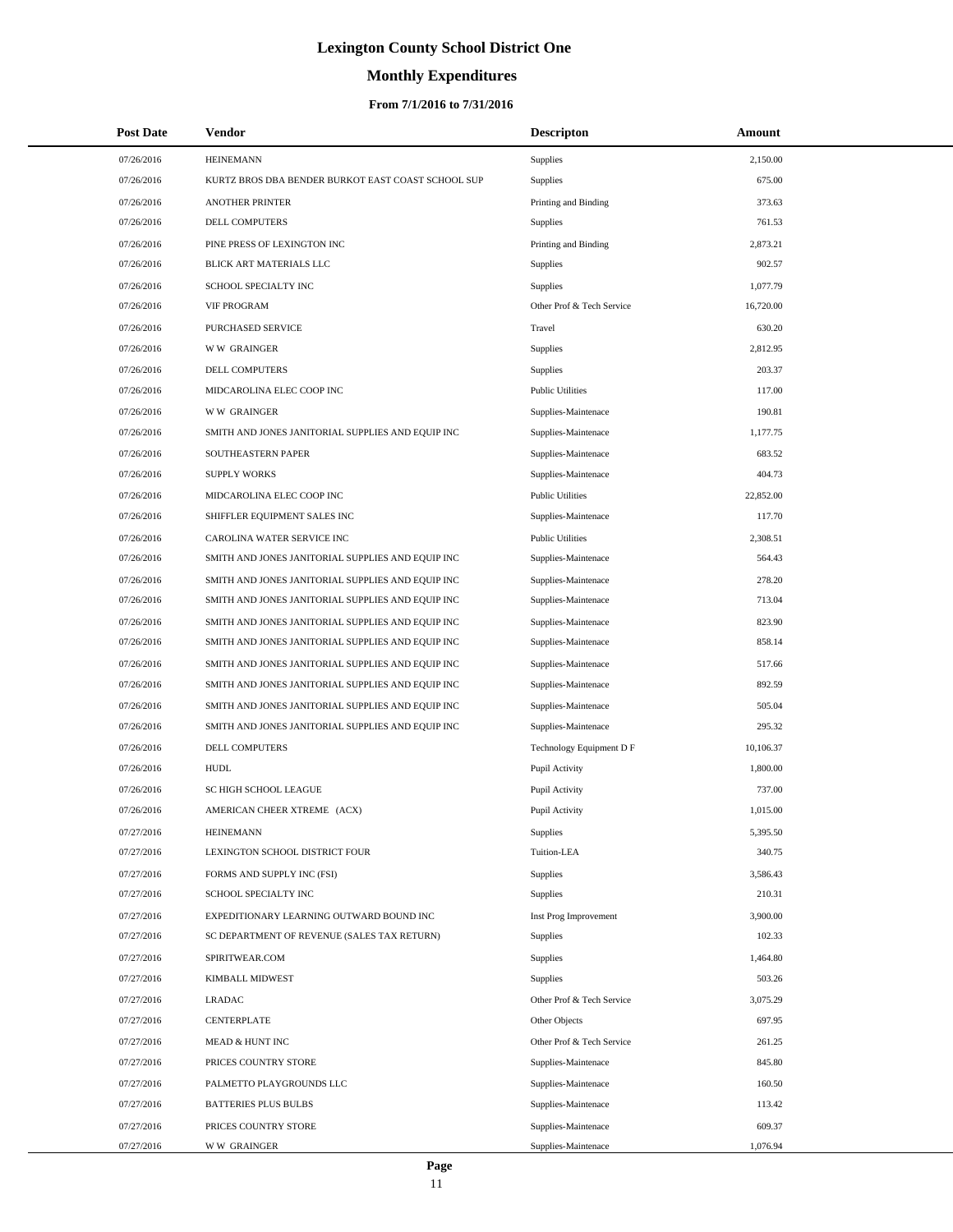# **Monthly Expenditures**

| <b>Post Date</b> | <b>Vendor</b>                               | <b>Descripton</b>         | Amount    |
|------------------|---------------------------------------------|---------------------------|-----------|
| 07/27/2016       | PRICES COUNTRY STORE                        | Supplies-Maintenace       | 727.60    |
| 07/27/2016       | OTIS ELEVATOR CO                            | Repairs and Maintenance   | 6,892.34  |
| 07/27/2016       | PRICES COUNTRY STORE                        | Supplies-Maintenace       | 127.33    |
| 07/27/2016       | PALMETTO PLAYGROUNDS LLC                    | Supplies-Maintenace       | 160.50    |
| 07/27/2016       | PRICES COUNTRY STORE                        | Supplies-Maintenace       | 254.66    |
| 07/27/2016       | PRICES COUNTRY STORE                        | Supplies-Maintenace       | 627.56    |
| 07/27/2016       | <b>BATTERIES PLUS BULBS</b>                 | Supplies-Maintenace       | 203.84    |
| 07/27/2016       | PALMETTO PLAYGROUNDS LLC                    | Supplies-Maintenace       | 100.31    |
| 07/27/2016       | PRICES COUNTRY STORE                        | Supplies-Maintenace       | 527.51    |
| 07/27/2016       | <b>BATTERIES PLUS BULBS</b>                 | Supplies-Maintenace       | 203.83    |
| 07/27/2016       | <b>WW GRAINGER</b>                          | Supplies-Maintenace       | 119.63    |
| 07/27/2016       | <b>WW GRAINGER</b>                          | Supplies-Maintenace       | 388.61    |
| 07/27/2016       | MIDCAROLINA ELEC COOP INC                   | <b>Public Utilities</b>   | 19,988.00 |
| 07/27/2016       | <b>BATTERIES PLUS BULBS</b>                 | Supplies-Maintenace       | 132.68    |
| 07/27/2016       | PRICES COUNTRY STORE                        | Supplies-Maintenace       | 127.33    |
| 07/27/2016       | <b>SUPPLY WORKS</b>                         | Supplies-Maintenace       | 531.79    |
| 07/27/2016       | MIDCAROLINA ELEC COOP INC                   | <b>Public Utilities</b>   | 19,833.00 |
| 07/27/2016       | PRICES COUNTRY STORE                        | Supplies-Maintenace       | 127.33    |
| 07/27/2016       | FERGUSON ENTERPRISES INC FEI 27             | Supplies-Maintenace       | 180.17    |
| 07/27/2016       | MIDCAROLINA ELEC COOP INC                   | <b>Public Utilities</b>   | 5,576.00  |
| 07/27/2016       | PRICES COUNTRY STORE                        | Supplies-Maintenace       | 127.33    |
| 07/27/2016       | PRICES COUNTRY STORE                        | Supplies-Maintenace       | 609.37    |
| 07/27/2016       | SHERWIN WILLIAMS                            | Supplies-Maintenace       | 652.32    |
| 07/27/2016       | PALMETTO PLAYGROUNDS LLC                    | Supplies-Maintenace       | 160.50    |
| 07/27/2016       | PINE PRESS OF LEXINGTON INC                 | Printing and Binding      | 116.20    |
| 07/27/2016       | DIGITAL OFFICE SOLUTIONS INC                | Repairs and Maintenance   | 398.20    |
| 07/27/2016       | SUNGARD PUBLIC SECTOR NATIONAL USERS GROUP  | Travel                    | 1,770.00  |
| 07/27/2016       | WESTERN PSYCHOLOGICAL SERVICES (WPS)        | <b>Supplies</b>           | 1,268.30  |
| 07/27/2016       | <b>EMPOWERING WRITERS LLC</b>               | Software Renewal/Agreemen | 1,800.00  |
| 07/27/2016       | SC DEPARTMENT OF REVENUE (SALES TAX RETURN) | Software Renewal/Agreemen | 126.00    |
| 07/27/2016       | <b>CASH</b>                                 | Pupil Activity            | 550.00    |
| 07/27/2016       | R L BRYAN CO TEXTBOOK DEPOSITORY            | Pupil Activity            | 467.78    |
| 07/27/2016       | BRAINPOP.COM LLC                            | Pupil Activity            | 2,295.00  |
| 07/27/2016       | SC DEPARTMENT OF REVENUE (SALES TAX RETURN) | Pupil Activity            | 160.65    |
| 07/27/2016       | SCBDA (SC BAND DIRECTORS ASSN)              | Pupil Activity            | 250.00    |
| 07/27/2016       | MSC INDUSTRIAL SUPPLY CO                    | <b>Supplies</b>           | 1,957.44  |
| 07/28/2016       | PATRICIA SPIRITWEAR                         | Supplies                  | 1,296.24  |
| 07/28/2016       | SCHOOL SPECIALTY INC                        | <b>Supplies</b>           | 162.57    |
| 07/28/2016       | FORMS AND SUPPLY INC (FSI)                  | Supplies                  | 2,302.64  |
| 07/28/2016       | THE TROPHY & AWARDS CENTER                  | Supplies                  | 722.25    |
| 07/28/2016       | PRESENTATION SYSTEMS SOUTH INC              | Supplies                  | 999.00    |
| 07/28/2016       | INTERNATIONAL BACCALAUREATE ORGANIZATION    | Dues and Fees             | 179.99    |
| 07/28/2016       | INTERNATIONAL BACCALAUREATE ORGANIZATION    | Dues and Fees             | 11,190.01 |
| 07/28/2016       | FORMS AND SUPPLY INC (FSI)                  | Supplies                  | 125.66    |
| 07/28/2016       | SC ASSOCIATION SCHOOL ADMINISTRATORS        | Dues and Fees             | 25,798.50 |
| 07/28/2016       | SC DEPARTMENT OF CORRECTIONS                | Supplies-Maintenace       | 291.00    |
| 07/28/2016       | GILBERTSUMMIT RURAL WATER DISTRICT          | <b>Public Utilities</b>   | 295.73    |
| 07/28/2016       | <b>WW GRAINGER</b>                          | Supplies-Maintenace       | 332.56    |